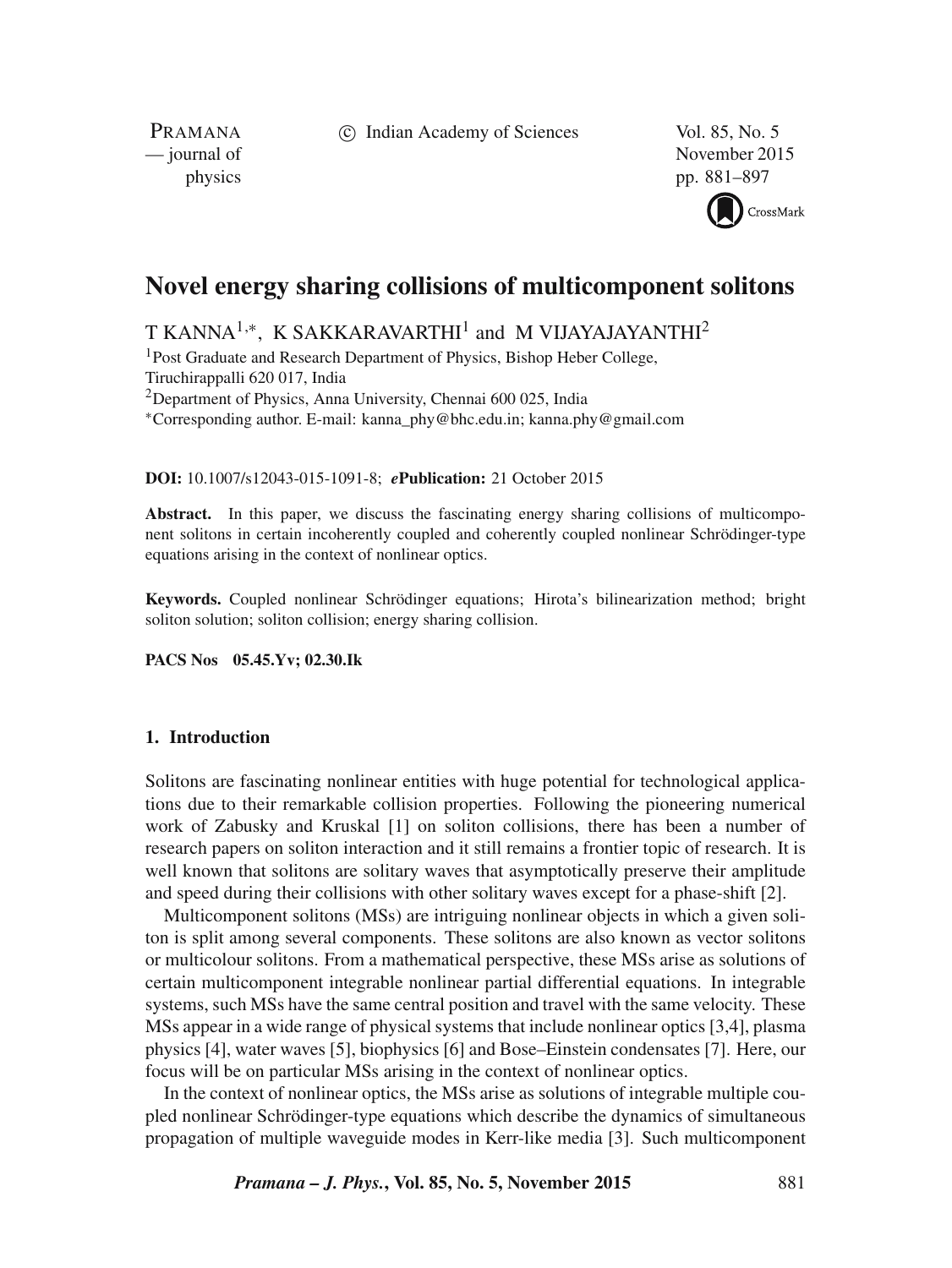## *T Kanna, K Sakkara*v*arthi and M Vijayajayanthi*

systems show interesting propagation and collision dynamics as a result of various nonlinear effects. When two or more optical modes copropagate inside a fibre, they can interact with each other through the fibre nonlinearity. In general, such interactions are governed by coupled nonlinear Schrödinger (CNLS) family of equations. Based on the presence and absence of coherent (phase-dependent) nonlinearities, these CNLS equations can be classified into two classes, namely coherently coupled nonlinear Schrödinger (CCNLS) equations and incoherently coupled nonlinear Schrödinger (ICNLS) equations. A physically interesting set of ICNLS equations arising in nonlinear optics is

$$
iq_{j,z} + q_{j,tt} + 2(|q_1|^2 + \sigma |q_2|^2)q_j = 0, \quad j = 1, 2,
$$
 (1)

in which the nonlinear couplings are due to self-phase modulation (SPM) and cross-phase modulation (XPM) and depend only on the local intensities of the copropagating fields, but insensitive to their phases [3]. For  $\sigma = 1$ , eq. (1) reduces to the integrable Manakov system with  $q_i$ ,  $j = 1, 2$ , being the envelope of the jth mode, z and t represent the normalized distance along the fibre and the retarded time, respectively and describes an intense electromagnetic pulse propagation in birefringent fibre [8]. For  $\sigma = -1$ , system (1) becomes the mixed-ICNLS system. Lazarides and Tsironis [9] have obtained this mixed ICNLS system as governing equations for electromagnetic pulse propagation in isotropic and homogeneous nonlinear left-handed materials, by taking the effective permittivity and effective permeability to be intensity dependent and following a reductive perturbational approach. Here  $q_1$  and  $q_2$  are the electric and magnetic field components of the electromagnetic pulse, respectively, the subscripts  $z$  and  $t$  denote partial derivatives with respect to normalized distance and retarded time respectively. Mixed-ICNLS system (1) can also be obtained as the modified Hubbard model (Lindner–Fedyanin system) in the long-wavelength approximation by taking the electron–phonon interaction into account [10]. These Manakov and mixed-ICNLS systems find important applications in optical communication and in artificial metamaterials. They have been intensively studied in literature [2,8–19]. Also, the integrable multicomponent generalization of ICNLS system (1) can be written as

$$
iq_{j,z} + q_{j,tt} + 2\left(\sum_{j=1}^{m} \sigma_j |q_j|^2\right) q_j = 0, \quad j = 1, 2, 3, ..., m,
$$
 (2)

where  $\sigma_i = \pm 1$  represent the nature of nonlinear coupling, which is of either focussing (defocussing) type for  $\sigma_j = 1$  ( $\sigma_j = -1$ ) or mixed type ( $\sigma_j = 1$  for  $j = 1, 2, ..., p$  and  $\sigma_i = -1$  for  $j = p + 1, p + 2, ..., m$ ). The above system admits bright soliton solutions for the Manakov (focussing) case and it supports both bright and bright-dark soliton solutions for the mixed case [11–18]. Particularly, the bright multisoliton solutions of the multicomponent generalization of Manakov system have been obtained by Kanna *et al* using the Hirota bilinearization method and a detailed investigation on the soliton collisions, such as energy sharing collision and elastic-type interactions, have been explored [14–17]. In this paper, we shall review the results of the two-component systems only.

In general cases, like picosecond pulse propagation in non-ideal low birefringent multimode fibres or beam propagation in weakly anisotropic Kerr-type nonlinear media, the coherent effects due to the interaction of copropagating fields should also be considered [3,20]. The propagation of coherently coupled orthogonally polarized waveguide modes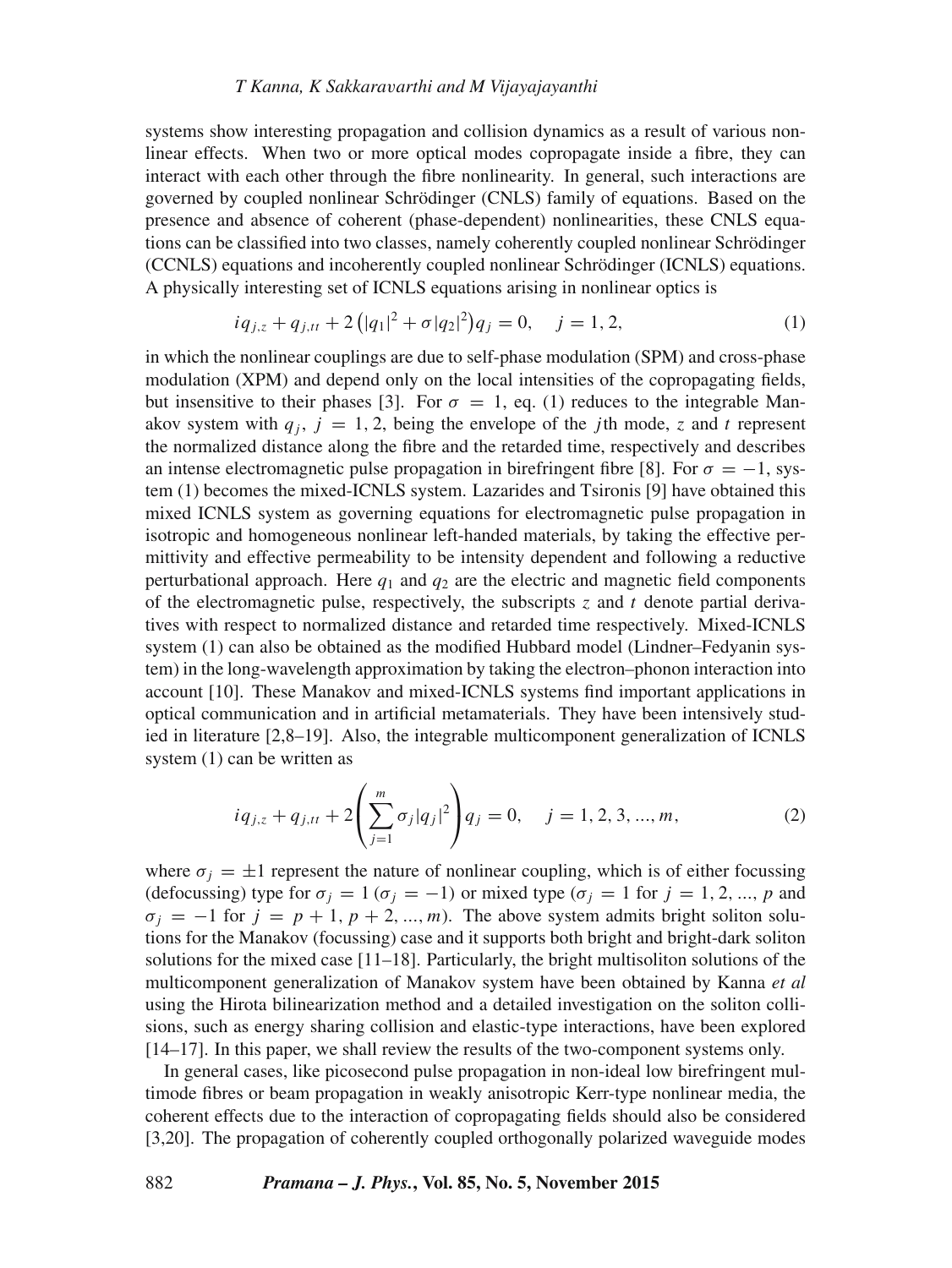in Kerr-type nonlinear medium is governed by the following two-component coherently coupled nonlinear Schrödinger (CCNLS)-type equations [3,20,21]:

$$
iq_{1,z} + \delta q_{1,tt} - \mu q_1 + (|q_1|^2 + \sigma |q_2|^2)q_1 + \lambda q_2^2 q_1^* = 0,
$$
\n(3a)

$$
iq_{2,z} + \delta q_{2,tt} + \mu q_2 + (\sigma |q_1|^2 + |q_2|^2)q_2 + \lambda q_1^2 q_2^* = 0,
$$
 (3b)

where  $q_1$  and  $q_2$  are slowly varying complex amplitudes in each polarization mode, z and t are the propagation direction and transverse direction, respectively,  $\mu$  is the degree of birefringence and  $\delta$  is the group velocity dispersion.

In the above equations, the nonlinearities arise from the SPM ( $|q_k|^2q_j$ ,  $j = k = 1, 2$ ), XPM  $(|q_k|^2 q_j$ ,  $j, k = 1, 2, k \neq j$ ) and four-wave mixing process (FWM:  $q_k^2 q_j^*$ ,  $j, k =$ 1, 2,  $k \neq j$ , among which the first two are phase-independent while the third one is phase-dependent (coherent) nonlinearity. Also, eq. (3) is non-integrable. However, for specific choices of system parameters  $(\delta, \mu, \sigma \text{ and } \lambda)$  it becomes integrable and exists in different physical situations [21]. The corresponding integrable CCNLS system is

$$
iq_{1,z} + q_{1,tt} + \gamma(|q_1|^2 + 2|q_2|^2)q_1 - \gamma q_2^2 q_1^* = 0,
$$
\n(4a)

$$
iq_{2,z} + q_{2,tt} + \gamma (2|q_1|^2 + |q_2|^2)q_2 - \gamma q_1^2 q_2^* = 0.
$$
 (4b)

Hereonwards we refer to the above system as 2-CCNLS system. The above system governs the dynamics of pulse propagation in nonlinear gyrotropic media [22] as well as in an isotropic nonlinear Kerr medium for particular choices of third-order susceptibilities. System (4) is shown to be integrable by Painlevé analysis and soliton solutions were obtained as the linear superposition of two nonlinear Schrödinger (NLS) solitons [21].

An integrable multicomponent generalization of the above 2-CCNLS system (4) is,

$$
iq_{j,z} + q_{j,tt} + \gamma \left( |q_j|^2 + 2 \sum_{l=1, l \neq j}^2 |q_l|^2 \right) q_j
$$
  
-  $\gamma \sum_{l=1, l \neq j}^2 q_l^2 q_j^* = 0, \quad j = 1, 2, 3, ..., m.$  (5)

In ref. [24], Kanna *et al* have also investigated bright soliton dynamics in another type of 2-CCNLS system similar to the two-component version of (4). This 2-CCNLS system shows novel energy switching collision of bright solitons which will be discussed later. Additionally, there exists another integrable 2-CCNLS system with nonlinearities having opposite signs in the two components, for which the soliton solutions and bound states are constructed in ref. [25]. As the solitons in this system undergo standard elastic collision, we do not discuss this system in this review.

The soliton solutions of multicomponent Manakov and mixed-ICNLS systems (2) were obtained using the Hirota's bilinearization method [26] by transforming the nonlinear equations (2) into the bilinear form and by recursively solving the resulting set of equations in a standard way. On the other hand, for  $m$ -CCNLS system (5), we have to apply non-standard bilinearization procedure. A standard bilinearization procedure will result in a greater number of bilinear equations than the number of bilinearizing variables, which results in soliton solutions with less number of arbitrary parameters. In order to get more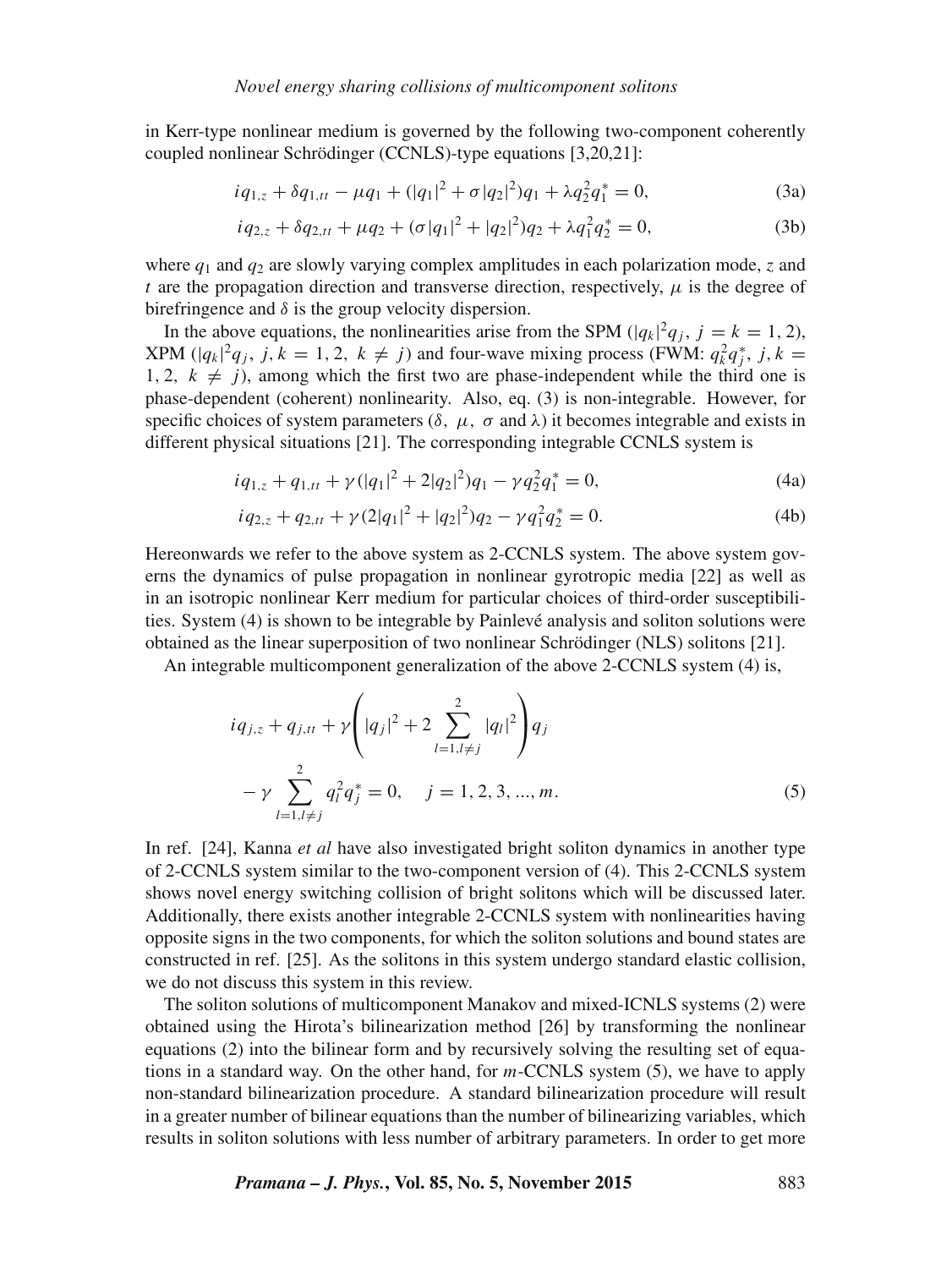## *T Kanna, K Sakkara*v*arthi and M Vijayajayanthi*

general soliton solutions, we introduce an auxiliary function during the bilinearization of the  $m$ -CCNLS system which gives equal number of bilinear equations and variables [23–27]. To be more clear with the presentation, we now give the bilinear equations for the  $m$ -CCNLS system  $(5)$ 

$$
(i D_z + D_t^2)(g^{(j)} \cdot f) = \gamma s g^{(j)*}, \quad j = 1, 2, ..., m,
$$
 (6a)

$$
D_t^2(f \cdot f) = 2\gamma \sum_{j=1}^m |g^{(j)}|^2,\tag{6b}
$$

$$
s \cdot f = \sum_{j=1}^{m} (g^{(j)})^2,
$$
 (6c)

obtained by using the rational transformation  $q_j = (g^{(j)}/f)$ ,  $j = 1, 2, ..., m$ , with the introduction of an auxiliary function s. Here  $g^{(j)}(f)$  is complex (real) function of z, t,  $D_z$  and  $D_t$  represent the Hirota's differential operators [26] and  $*$  indicates the complex conjugation. The exact forms of  $g^{(j)}$ , f and s, which result in the soliton solutions of (5), are obtained by suitably expressing them as power series and recursively solving the resulting set of equations at various powers of expansion parameter from the bilinear equations (6). One can refer to [23] for more details regarding the soliton solutions of (5).

The m-CCNLS system exhibits a variety of interesting solitons due to the existence of additional coherent nonlinearities resulting from four-wave mixing process. Based on the presence and absence of coherent nonlinearities (respectively for  $s \neq 0$  and  $s = 0$  in (6)), the obtained one-soliton solution (given in Appendix A) can be classified into two types, namely (i) coherently coupled solitons and (ii) incoherently coupled solitons, using the soliton parameters  $(\alpha_u^{(j)}, u = 1, 2, j = 1, 2, 3, ..., m)$ . Particularly, in ref. [23], it has been shown that for the choice  $\sum_{j=1}^{m} (\alpha_{u}^{(j)})^2 = 0$ ,  $u = 1, 2$ , the auxiliary function s becomes zero and the corresponding one-soliton solution is said to be incoherently coupled soliton (ICS). But for the choice  $\sum_{j=1}^{m} (\alpha_u^{(j)})^2 \neq 0$ ,  $u = 1, 2, s$  becomes non-zero and the resulting one-soliton solution is said to be coherently coupled soliton (CCS). In general, ICS exhibits standard sech-type (single-hump) soliton profile whereas the CCSs can have novel double-hump and flat-top profiles in addition to the single-hump (non-sech type) structures. A detailed analysis of these ICS and CCS is given in ref. [23].

The main objective of the present paper is to give a clear picture of various energy sharing collisions of bright solitons in the three integrable nonlinear systems, namely the Manakov, the mixed-ICNLS and the  $m$ -CCNLS systems. For this purpose, we use the soliton solutions obtained earlier and demonstrate the collisions graphically. We present the collision scenario of solitons in the Manakov and the mixed-CCNLS systems in §2 and §3, respectively. Bright soliton collision in the m-CCNLS system is given in §4 and the final section is allotted for conclusion.

# **2. Soliton collisions in the ICNLS (Manakov) system: Type-I energy sharing collision**

To begin, we consider the collision of solitons in the celebrated Manakov system (eq. (1) with  $\sigma = 1$ ). Manakov himself has explicitly obtained one- and two-soliton solutions using the inverse scattering transform method. He has shown that in a two-soliton collision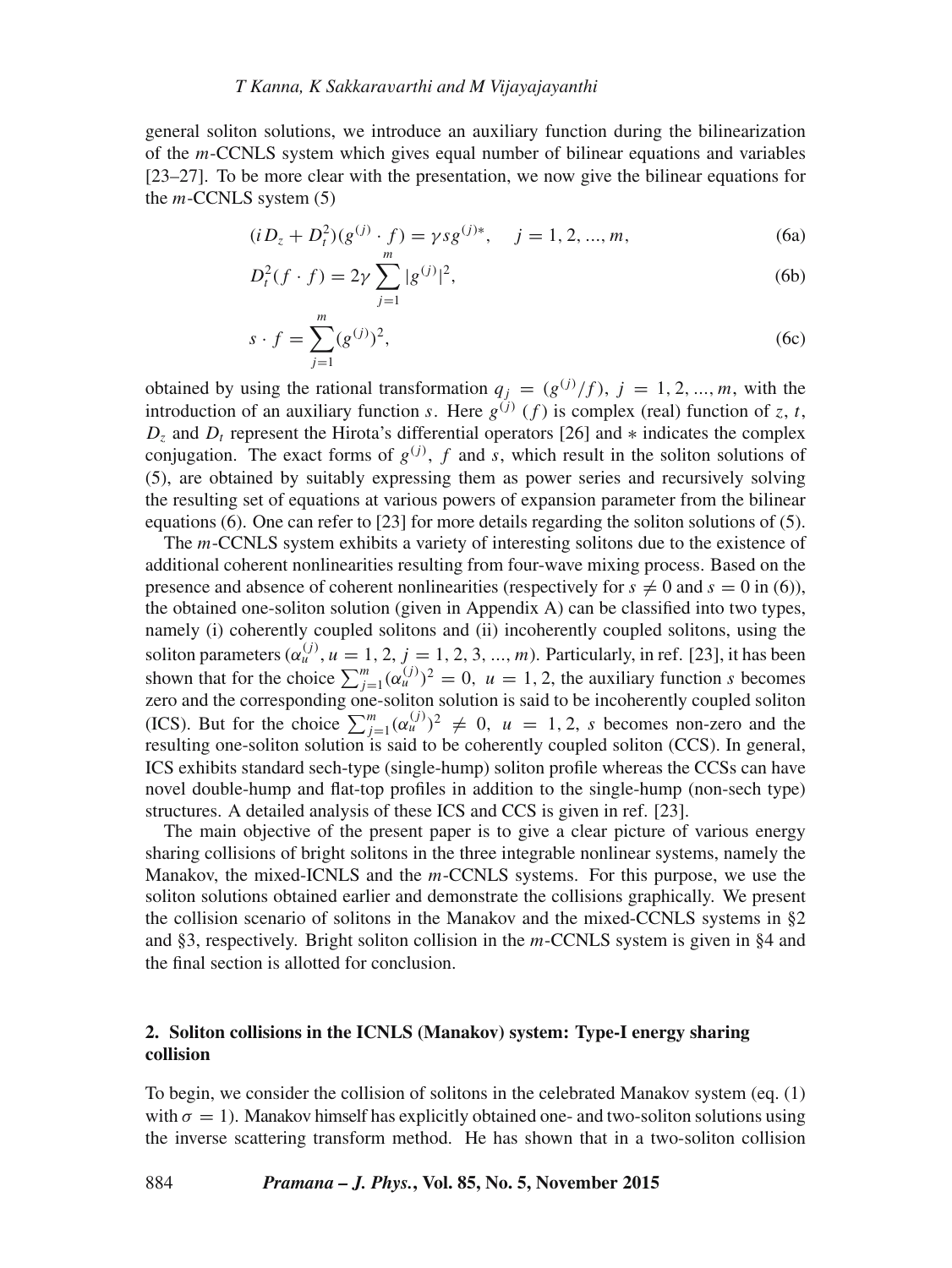process, soliton polarization does not change only when their initial polarizations are parallel or orthogonal. Later, Radhakrishnan *et al* have shown that the solitons in the Manakov system (1) exhibit certain novel inelastic (energy sharing) collisions [11] in contrast to single-component NLS system. Kanna *et al* have obtained multisoliton solutions for the multicomponent Manakov system (2) using the Hirota's method [15]. Thus, the system has been well studied in  $[8,11,13–16]$  and the existence of N-soliton (for arbitrary N) solution and also its proof has been obtained. In this section, we restrict our review to the interaction of two solitons in the Manakov system.

## 2.1 *Two-soliton solution and its collision dynamics*

The two-soliton solution of Manakov system obtained by Radhakrishnan *et al* [11] can be compactly written in terms of Gram determinant [17] as

$$
q_j = \frac{g^{(j)}}{f}, \quad j = 1, 2,
$$
\n(7a)

where

$$
g^{(j)} = \begin{vmatrix} A_{11} & A_{12} & 1 & 0 & e^{\eta_1} \\ A_{21} & A_{22} & 0 & 1 & e^{\eta_2} \\ -1 & 0 & B_{11} & B_{12} & 0 \\ 0 & -1 & B_{21} & B_{22} & 0 \\ 0 & 0 & -\alpha_1^{(j)} & -\alpha_2^{(j)} & 0 \end{vmatrix}, \qquad f = \begin{vmatrix} A_{11} & A_{12} & 1 & 0 \\ A_{21} & A_{22} & 0 & 1 \\ -1 & 0 & B_{11} & B_{12} \\ 0 & -1 & B_{21} & B_{22} \end{vmatrix}, \qquad (7b)
$$

in which

$$
A_{ij} = \frac{e^{\eta_i + \eta_j^*}}{k_i + k_j^*}
$$

and

$$
B_{ij} = \kappa_{ji} = \frac{\left(\alpha_j^{(1)}\alpha_i^{(1)*} + \alpha_j^{(2)}\alpha_i^{(2)*}\right)}{(k_j + k_i^*)}, \quad i, j = 1, 2.
$$

The above most general bright two-soliton solution is characterized by six arbitrary complex parameters  $k_1$ ,  $k_2$ ,  $\alpha_1^{(j)}$  $\begin{pmatrix} (j) \\ 1 \end{pmatrix}$  and  $\alpha_2^{(j)}$  $2^{(1)}$ ,  $j = 1, 2$  and it corresponds to the collision of two bright solitons.

Now, we discuss the collision dynamics of two bright solitons in the Manakov system. One finds that enhancement and suppression of soliton intensities in different components occur as a consequence of energy exchange between the two colliding solitons as well as the two components. This exchange phenomenon also satisfies the energy conservation of both the solitons before and after collision and also the conservation of energy in individual components which has been discussed in detail in refs [11,13–15]. For illustrative purpose, we show the energy sharing collision characterized by intensity redistribution, amplitude-dependent phase-shift and change in relative separation distances in the Manakov system in figure 1. The parameters chosen are:  $k_1 = 1 + i$ ,  $k_2 = 1.5 - 0.8i$ ,  $\alpha_1^{(1)} =$ 2.5,  $\alpha_1^{(2)} = 0.2$ ,  $\alpha_2^{(1)} = 1.5$  and  $\alpha_2^{(2)} = -0.6$ . The two solitons  $S_1$  and  $S_2$  are well separated before and after collision in both the components  $q_1$  and  $q_2$ . In the  $q_1$  component the intensity of soliton  $S_1$  gets suppressed while that of soliton  $S_2$  is enhanced after interaction and the reverse scenario takes place in the  $q_2$  component.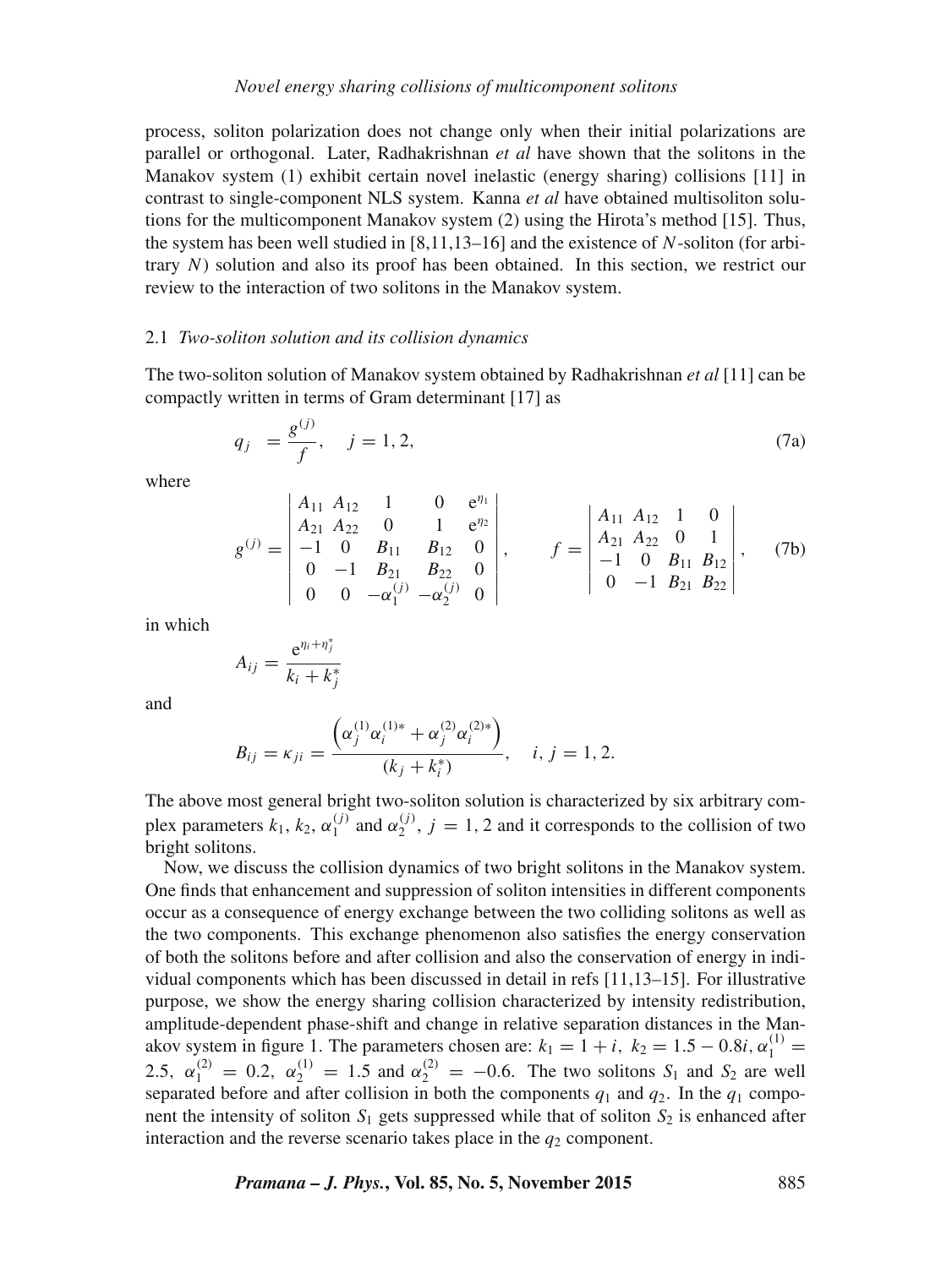

**Figure 1.** Type-I energy sharing collision of Manakov solitons in 2-ICNLS system.

# 2.2 *Asymptotic analysis of two-soliton solution of the Manako*v *system*

The understanding of this fascinating collision process can be facilitated by making an asymptotic analysis of the two-soliton solution of the Manakov case [15]. We perform the analysis for the choice  $k_{1R}$ ,  $k_{2R} > 0$  and  $k_{1I} > k_{2I}$ . For any other choice the analysis is similar. The study shows that due to collision, the amplitudes of the colliding solitons  $S_1$ and  $S_2$  change from  $(A_1^{1-k_{1R}}, A_2^{1-k_{1R}})$  and  $(A_1^{2-k_{2R}}, A_2^{2-k_{2R}})$  to  $(A_1^{1+k_{1R}}, A_2^{1+k_{1R}})$  and  $(A_1^{2+}k_{2R}, A_2^{2+}k_{2R})$ , respectively. Here the superscripts in  $A_i^j$  denote the solitons (number  $(1, 2)$ ), the subscripts represent the components (number  $(1, 2)$ ) and  $\pm$  signs stand for  $z \rightarrow \pm \infty$ . One can find that

$$
A_j^{l+} = T_j^l A_j^{l-}, \quad j, l = 1, 2,
$$
\n(8a)

where

$$
\begin{pmatrix} A_1^{1-} \\ A_2^{1-} \end{pmatrix} = \begin{pmatrix} \alpha_1^{(1)} \\ \alpha_1^{(2)} \end{pmatrix} \frac{e^{-R_1/2}}{(k_1 + k_1^*)},\tag{8b}
$$

$$
\begin{pmatrix} A_1^{2-} \ A_2^{2-} \end{pmatrix} = \begin{pmatrix} e^{\delta_{11}} \ e^{\delta_{12}} \end{pmatrix} \frac{e^{-(R_1 + R_3)/2}}{(k_2 + k_2^*)},
$$
(8c)

and the transition amplitudes are given by

$$
T_j^1 = \left(\frac{(k_2 + k_1^*)(k_1 - k_2)}{(k_1 + k_2^*)(k_1^* - k_2^*)}\right)^{1/2} \left[\frac{1 - \lambda_2}{\sqrt{1 - \lambda_1 \lambda_2}}\right], \quad j = 1, 2,
$$
 (8d)

$$
T_j^2 = -\left(\frac{(k_2 + k_1^*)(k_1^* - k_2^*)}{(k_1 - k_2)(k_1 + k_2^*)}\right)^{1/2} \left[\frac{\sqrt{1 - \lambda_1 \lambda_2}}{1 - \lambda_1}\right], \quad j = 1, 2.
$$
 (8e)

In the above expressions

$$
e^{R_j} = \frac{\kappa_{jj}}{k_j + k_j^*}, \qquad e^{R_3} = \frac{|k_1 - k_2|^2}{(k_1 + k_1^*)(k_2 + k_2^*)|k_1 + k_2^*|^2} \begin{vmatrix} \kappa_{11} & \kappa_{12} \\ \kappa_{21} & \kappa_{22} \end{vmatrix},
$$
  

$$
e^{\delta_{1j}} = \frac{(k_1 - k_2)}{(k_1 + k_j^*)(k_2 + k_j^*)} \begin{vmatrix} \alpha_1^{(j)} & \alpha_2^{(j)} \\ \kappa_{21} & \kappa_{22} \end{vmatrix}, \qquad \lambda_1 = \frac{\kappa_{21}}{\kappa_{11}} \frac{\alpha_1^{(j)}}{\alpha_2^{(j)}} \text{ and } \lambda_2 = \frac{\kappa_{12}}{\kappa_{22}} \frac{\alpha_2^{(j)}}{\alpha_1^{(j)}},
$$

in which

$$
\kappa_{ji} = \frac{\left(\alpha_j^{(1)}\alpha_i^{(1)*} + \alpha_j^{(2)}\alpha_i^{(2)*}\right)}{(k_j + k_i^*)}, \quad i, j = 1, 2.
$$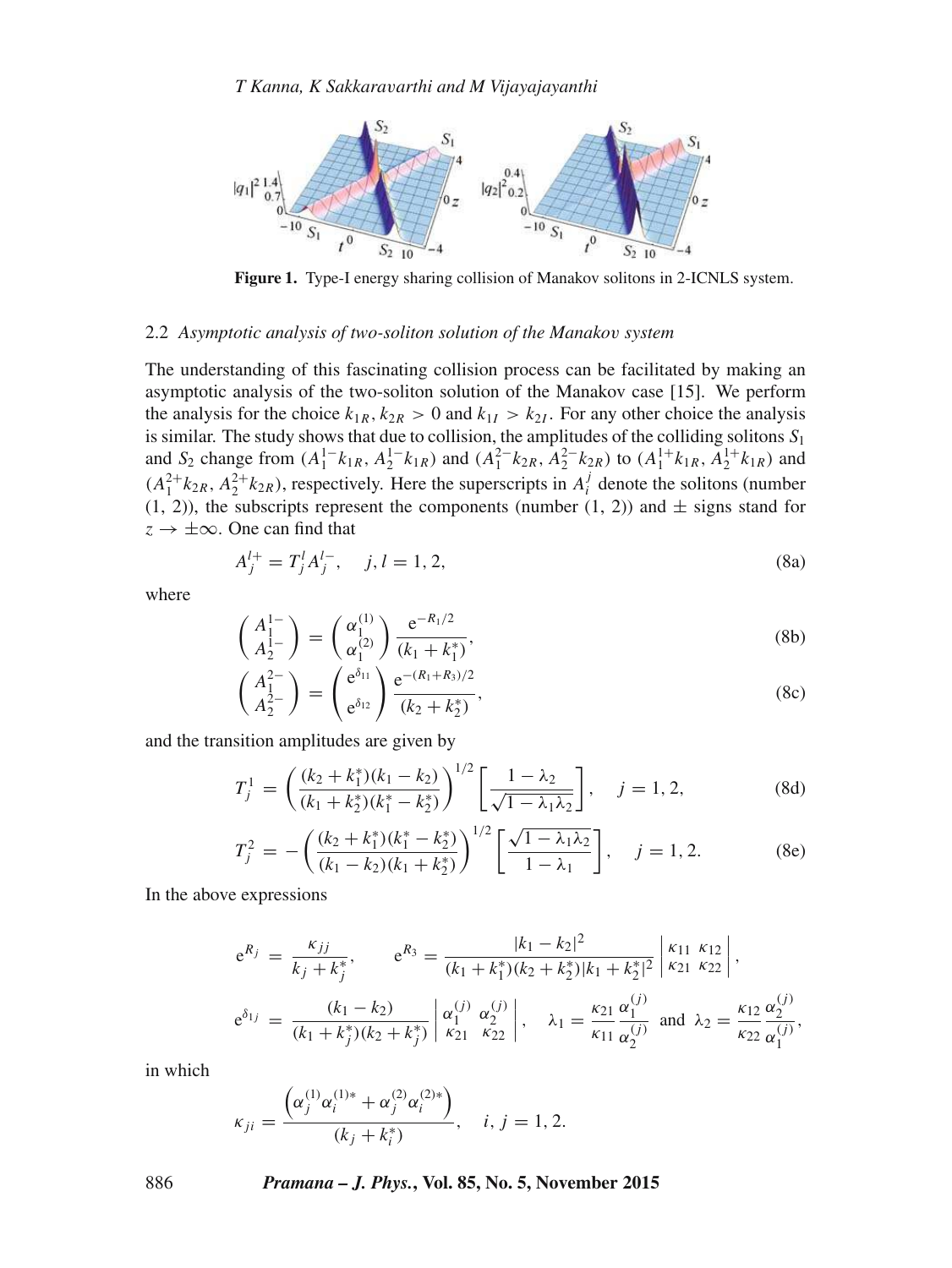In general,  $|T_j^l|^2 \neq 1$  and hence intensity (energy) redistribution occurs among the two colliding solitons as well as among the components. However, during the interaction process the total energy of each soliton is conserved, that is  $|A_1^{l\pm}|^2 + |A_2^{l\pm}|^2 = 1$ ,  $l =$ 1, 2. Another noticeable observation in this interaction process is that the intensity of each mode is separately conserved, that is  $\int_{-\infty}^{\infty} |q_j|^2 dt = \text{constant}, j = 1, 2$ . Also, the colliding solitons  $S_1$  and  $S_2$  undergo amplitude-dependent phase-shifts  $\Phi_1$  and  $\Phi_2$ , respectively, given by

$$
\Phi_1 = -\Phi_2 = \frac{1}{2} \ln \left[ \frac{|k_1 - k_2|^2 (\kappa_{11} \kappa_{22} - \kappa_{12} \kappa_{21})}{|k_1 + k_2^*|^2 \kappa_{11} \kappa_{22}} \right].
$$
\n(9)

Ultimately, these phase-shifts make the relative separation distance between the solitons  $t_{12}^{\pm}$  (position of  $S_2$  (at  $z \to \pm \infty$ ) minus position of  $S_1$  (at  $z \to \pm \infty$ ) also to vary during collision, depending upon the amplitudes. The change in the relative separation distance is found to be

$$
\Delta t_{12} = t_{12}^- - t_{12}^+ = \frac{(k_{1R} + k_{2R})}{k_{1R}k_{2R}} \Phi_1.
$$

We call such a collision scenario as type-I energy sharing collision (ESC). Such energy sharing collision occurs for  $(\alpha_1^{(1)}/\alpha_2^{(1)}) \neq (\alpha_1^{(2)}/\alpha_2^{(2)})$ , which is quite general. But when we choose  $(\alpha_1^{(1)}/\alpha_2^{(1)}) = (\alpha_1^{(2)}/\alpha_2^{(2)})$ , the two solitons exhibit elastic collision only. This interesting collision behaviour has also been experimentally verified in birefringent fibres [28] and in photorefractive media [29]. The most important application of the energy sharing collision property is a theoretical possibility for constructing logic gates for optical computers.

#### **3. Soliton collisions in the mixed-ICNLS system: Type-II energy sharing collision**

Next, we consider the mixed 2-ICNLS system (1) with  $\sigma = -1$ . This system (1) admits three types of soliton solutions, namely bright–bright, bright–dark and dark–dark. It was found that the bright solitons exhibit a special type of energy sharing collision whereas the dark solitons always undergo elastic collision [16,18]. The Gram determinant form of the bright N-soliton solution (for arbitrary N) has been obtained by Kanna *et al* [16]. In this section, we revisit the collision dynamics of two bright solitons in detail. For this purpose, we consider the bright two-soliton solution of the mixed 2-CNLS equations which is given by eq. (7) with the redefinition of  $B_{ij}$  as

$$
B_{ij} = \kappa_{ji} = \frac{(\alpha_j^{(1)} \alpha_i^{(1)*} - \alpha_j^{(2)} \alpha_i^{(2)*})}{(k_j + k_i^*)}, \quad i, l = 1, 2.
$$
 (10)

Note that the form of the above two-soliton solution remains the same as that of the Manakov case except for the crucial difference in the expressions for  $\kappa_{ii}$ .

It was found that the mixed 2-CNLS equations admit energy sharing collision of bright solitons in a quite different manner from the collision scenario of the Manakov system [16]. It has been shown that in mixed CNLS equations, during a two-soliton collision process, there is a possibility of either enhancement or suppression of intensity in a given soliton in all the components [16]. Here also the collision process is characterized as in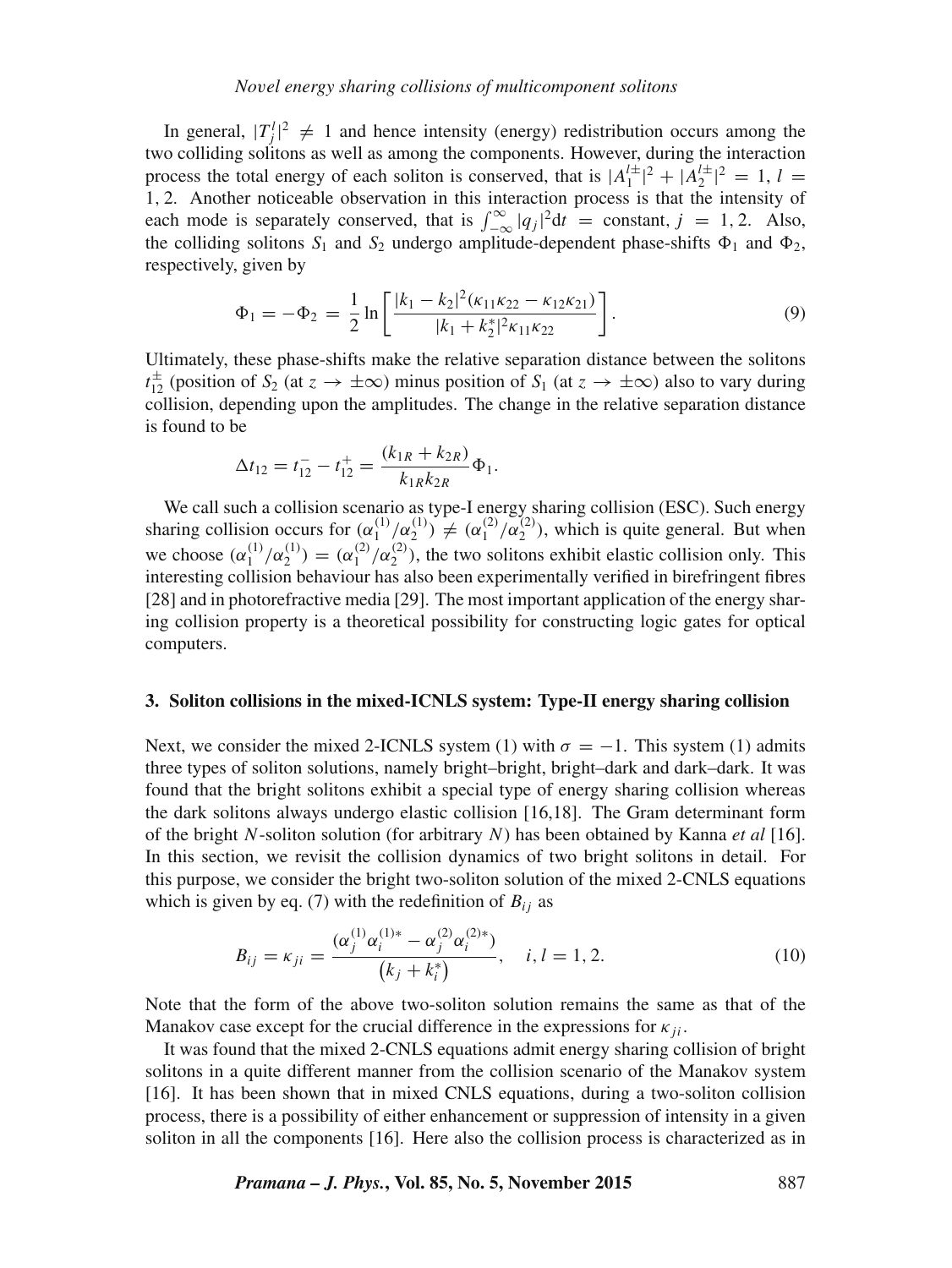the focussing case. The most important consequence of this energy sharing collision is the possibility of soliton amplification in all the components. Figure 2 shows that after collision the first soliton  $S_1$  in the component  $q_1$  gets enhanced in its amplitude while the soliton  $S_2$  is suppressed. Interestingly, the same kind of changes are observed in the second component  $q_2$  as well. As the two-soliton solution of mixed ICNLS equation is the same as that of the Manakov system except for  $\kappa_{ii}$ , the asymptotic expressions are also same as given by (8) with  $\kappa_{il}$  as given in eq. (10). The analysis reveals the fact that the colliding solitons change their amplitudes in each component according to the conservation equation

$$
|A_1^{j-}|^2 - |A_2^{j-}|^2 = |A_1^{j+}|^2 - |A_2^{j+}|^2 = 1, \quad j = 1, 2,
$$
\n(11)

where  $A_j^{\perp \pm}$  are given by eq. (8) with modified  $\kappa_{ji}$ s. This condition allows the given soliton to experience the same effect in each component during collision, which may find potential application in the noiseless amplification of a pulse. It can be easily observed from the conservation relation  $(11)$  that each component of a given soliton experiences the same kind of energy switching during collision process. The other soliton (say  $S_2$ ) experiences an opposite kind of energy switching due to the conservation law  $\int_{-\infty}^{\infty} |q_j|^2 dt = \text{constant}, j = 1, 2.$ 

For the standard elastic collision property ascribed to the scalar solitons to occur here we need the magnitudes of the transition intensities to be unity which is possible for the specific choice  $(\alpha_1^{(1)}/\alpha_2^{(1)}) = (\alpha_1^{(2)}/\alpha_2^{(2)})$ . The other quantities characterizing this collision process, along with this energy redistribution, are the amplitude-dependent phase-shifts and change in relative separation distances. The corresponding expressions take the same form as that of the Manakov model with the redefinition of  $\kappa_{ii}$  as in (11). We refer to this collision process in which a given soliton experiences the same kind of energy switching in both components as type-II energy sharing collision.

Thus, the type-II energy sharing collision scenario is entirely different from the one observed in the Manakov system where one soliton gets suppressed in one component and is enhanced in the other component with commensurate changes in the other soliton. The collision scenario shown in figure 2 can also be viewed as an amplification process in which the soliton  $S_1$  represents a signal or data carrier, while the soliton  $S_2$  represents an energy reservoir or pump. The main advantage of this amplification process is that it does not require any external amplification medium and therefore the amplification of  $S_1$ does not introduce any noise [16].



**Figure 2.** Type-II energy sharing collision of bright solitons in mixed 2-ICNLS system for  $k_1 = 1.5 + i$ ,  $k_2 = 1 - i$ ,  $\alpha_1^{(1)} = 1 + i$ ,  $\alpha_1^{(2)} = 0.8 + 0.2i$ ,  $\alpha_2^{(1)} = 1 - i$  and  $\alpha_2^{(2)} = 0.5.$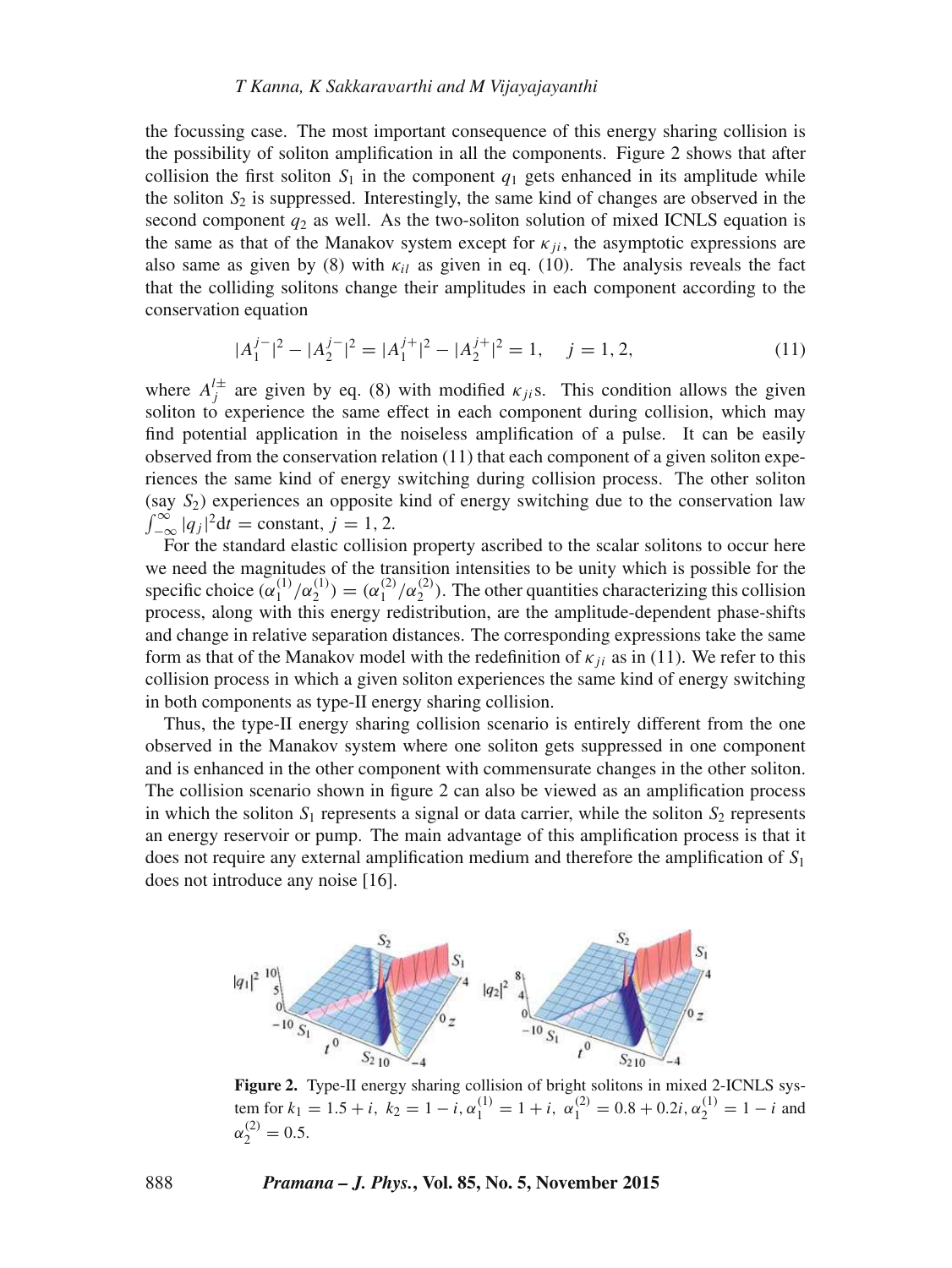# **4. Soliton collisions in the** m**-CCNLS equations: Type-III and type-IV energy sharing collisions**

The bright solitons of the  $m$ -CCNLS system  $(5)$  display interesting collision properties. Unlike in the other multicomponent nonlinear systems, namely Manakov system and mixed-ICNLS system, the m-CCNLS system shows novel energy switching mechanism for a given soliton while the other soliton reappears elastically after collision. The exact two-soliton solution describing different types of collision scenario in m-CCNLS system is given in Appendix B. Importantly, based on the one-soliton solution, we can classify the two-soliton collisions of the m-CCNLS system into three cases: (i) collision between a CCS and an ICS  $(\sum_{j=1}^{m} (\alpha_1^{(j)})^2 \neq 0$  and  $\sum_{j=1}^{m} (\alpha_2^{(j)})^2 = 0$ , (ii) collision between two CCSs  $(\sum_{j=1}^{m} (\alpha_u^{(j)})^2 \neq 0, u = 1, 2)$  and (iii) collision between two ICSs  $(\sum_{j=1}^{m} (\alpha_u^{(j)})^2 = 0, u = 1, 2).$ 

In order to understand these collision dynamics more clearly, we have performed an asymptotic analysis of the two-soliton solution given in the Appendix with  $k_{1R}$ ,  $k_{2R} > 0$ and  $k_{1I} > k_{2I}$ . In the following, we discuss various combinations of soliton collisions of the m-CCNS system (5) for  $m > 2$ . Here and in the following sections, the two colliding solitons are represented as  $S_1$  and  $S_2$ .

# (i) *Collision between a CCS and ICS: Type-III energy sharing collision*

Let us consider the collision of two bright solitons, in which  $S_1$  is of CCS type while  $S_2$  is an ICS. From the detailed asymptotic analysis, which we skipped here, the amplitude of the given CCS  $S_1$  and ICS  $S_2$  before collision  $(A_j^{\mu})$  can be related to that of after collision  $(A_j^{u+})$ , by the transition amplitudes  $(T_j^{(u)})$  as

$$
A_j^{u+} = T_j^{(u)} A_j^{u-}, \quad u = 1, 2, \quad j = 1, 2, 3, ..., m,
$$
 (12a)

where

$$
T_j^{(1)} = \left(\frac{(k_1^* + k_2)(k_1 - k_2)|(\alpha_1^{(j)}k_{22} - \alpha_2^{(j)}k_{12}) + \alpha_2^{(j)*}\Omega|^2}{(k_1 + k_2^*)(k_1^* - k_2^*)\kappa_{22}^2|\alpha_1^{(j)}|^2}\right)^{1/2},\qquad(12b)
$$

$$
T_j^{(2)} = \frac{(k_1^* + k_2)(k_1^* - k_2^*)}{(k_1 - k_2)(k_1 + k_2^*)}, \quad j = 1, 2, 3, ..., m,
$$
\n(12c)

in which

$$
\Omega = \frac{\gamma \sum_{j=1}^{m} (\alpha_1^{(j)} \alpha_2^{(j)})}{(k_1 - k_2)}
$$

and

$$
\kappa_{uv} = \frac{\gamma}{(k_u + k_v^*)} \sum_{j=1}^m (\alpha_u^{(j)} \alpha_v^{(j)*}), \quad u, v = 1, 2.
$$

The above-mentioned transition amplitudes  $(T_j^{(u)})$  determine the collision nature of a given soliton  $S_u$ ,  $u = 1, 2$ , in a particular component  $q_j$ ,  $j = 1, 2, 3, ..., m$ .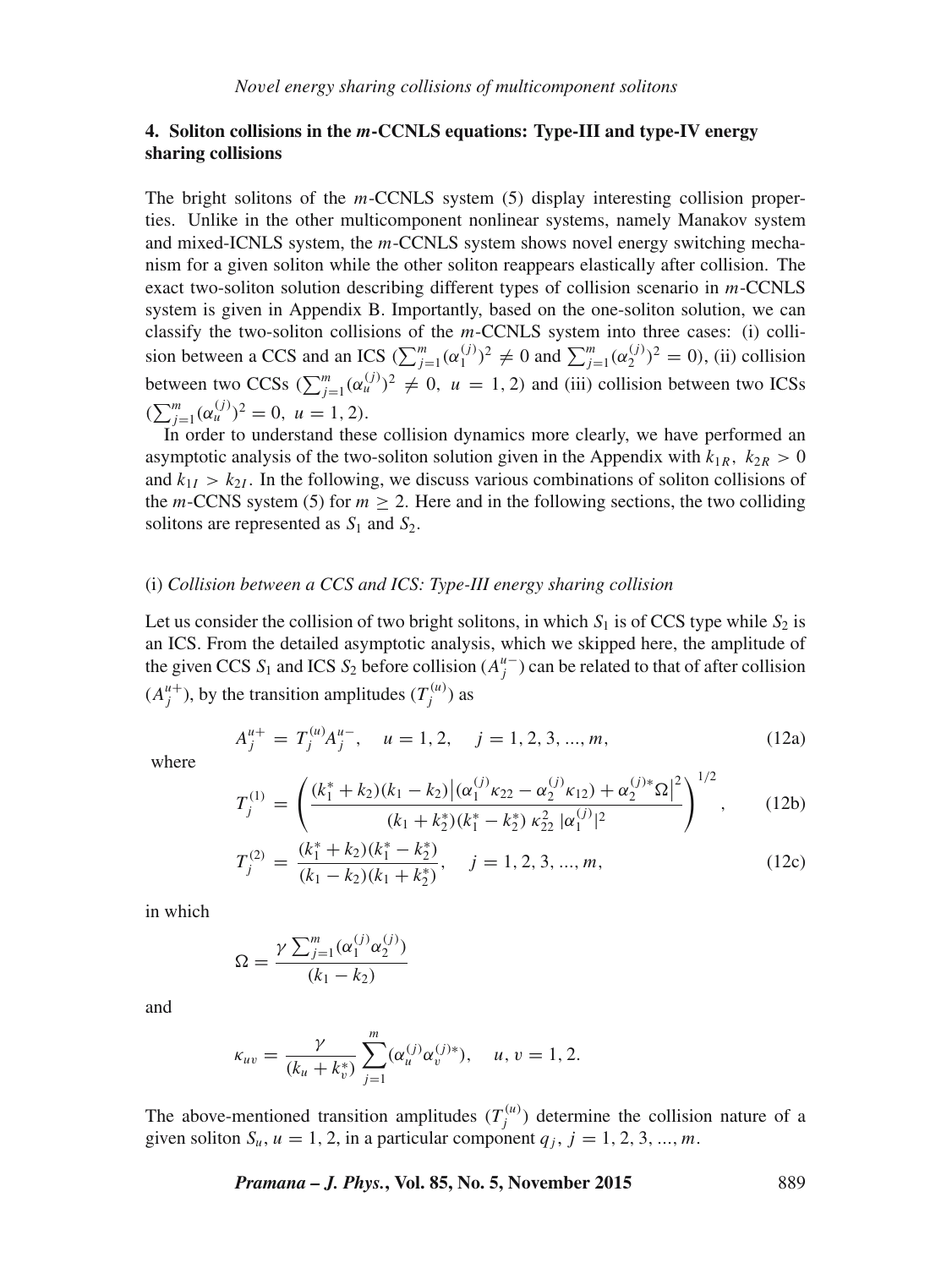#### *T Kanna, K Sakkara*v*arthi and M Vijayajayanthi*

From eq. (12), one can understand that the solitons undergo elastic collision when their transition intensities become unimodular, which results in the solitons with same intensities before and after collision. Especially, the ICS  $S_2$  exhibits elastic collision always as  $|T_j^{(2)}|^2 = 1$  without any restriction on the soliton parameters. However, the CCS  $S_1$ undergoes energy switching collision for general choice of soliton parameters. Only for a specific choice when  $\sum_{j=1}^{m} (\alpha_1^{(j)})^2 = 0$ , one can expect an elastic collision, but this is not specific entries when  $\sum_{j=1}^{\infty}$  ( $\alpha_1$ ) = 0, one can expect an easile consisting out this is not possible as this choice restricts  $S_1$  to be an ICS. Here we observe that in a given component one soliton retains its intensity while the other undergoes change in its intensity after collision, which shows the non-conservation of energy in that component. In order to conserve the total energy of the system, the corresponding soliton undergoes opposite type of intensity switching in another component. Apart from the change or invariance in the intensity/amplitude, the colliding solitons CCS  $S_1$  and ICS  $S_2$  experience phase-shifts

$$
\Phi_1 = \frac{1}{k_{1R}} \ln \left( \frac{(k_1 - k_2)(k_1^* - k_2^*)}{(k_1 + k_2^*)(k_1^* + k_2)} \right)
$$

and

$$
\Phi_2 = -\left(\frac{2k_{1R}}{k_{2R}}\right)\Phi_1,
$$

respectively after collision. This will result in a change in the relative separation distance between the solitons before collision  $(t_{12}^- = ((\theta_{11} - \epsilon_{11})/2k_{2R})) - (\epsilon_{11}/4k_{1R})$ : position of soliton  $S_2$  minus position of soliton  $S_1$  before collision) and after collision  $(t_{12}^+)$  $(R_2/2k_{2R}) - (\theta_{11} - R_2)/4k_{1R}$ : position of soliton  $S_2$  minus position of soliton  $S_1$  after collision) and this can be written as

$$
\Delta t_{12} = t_{12}^- - t_{12}^+ = \left(1 + \frac{2k_{1R}}{k_{2R}}\right) \Phi_1.
$$

Except the transition amplitudes  $T_j^{(u)}$ , both the phase-shift and the relative separation distance are independent of  $\alpha_u^{(j)}$  parameters. Note that the reverse type of energy switching scenario is also possible for CCS  $S_2$  in the two components which can be obtained for a proper choice of  $\alpha_u^{(j)}$ . We refer to this energy sharing collision with energy switching occurring in CCS only with opposite nature in the two components  $q_1$  and  $q_2$  as type-III energy sharing collision.

To be more clear, we explicitly demonstrate the CCS–ICS collision in 2-CCNLS and 3-CCNLS systems, which can be generalized to  $m$ -CCNLS system, with  $m > 3$ . In figure 3, we have shown the energy switching collision of CCS  $S_1$  with ICS  $S_2$  for  $k_1 =$ 2.3+*i*,  $k_2 = 2.5 - i$ ,  $\gamma = 2$ ,  $\alpha_1^{(1)} = 0.75i$ ,  $\alpha_1^{(2)} = 1.9$ ,  $\alpha_2^{(1)} = 1 + i$  and  $\alpha_2^{(2)} = 1 - i$ . Here  $CCS$   $S_1$  changes its profile from a double-hump (single-hump) to a single-hump (doublehump) structure with enhancement (suppression) of intensity in the  $q_1$  ( $q_2$ ) component, but the ICS  $S_2$  exhibits elastic collision in both components.

It should be noted that the present CCNLS system (5) conserves total energy but the energy in the individual component is not conserved. In order to understand this, we obtain the form of energy conservation from (4), simply for 2-CCNLS case as

$$
i \frac{d}{dz} \int_{-\infty}^{\infty} |q_1|^2 dt = \gamma \int_{-\infty}^{\infty} (q_1^{*2} q_2^2 - q_1^2 q_2^{*2}) dt
$$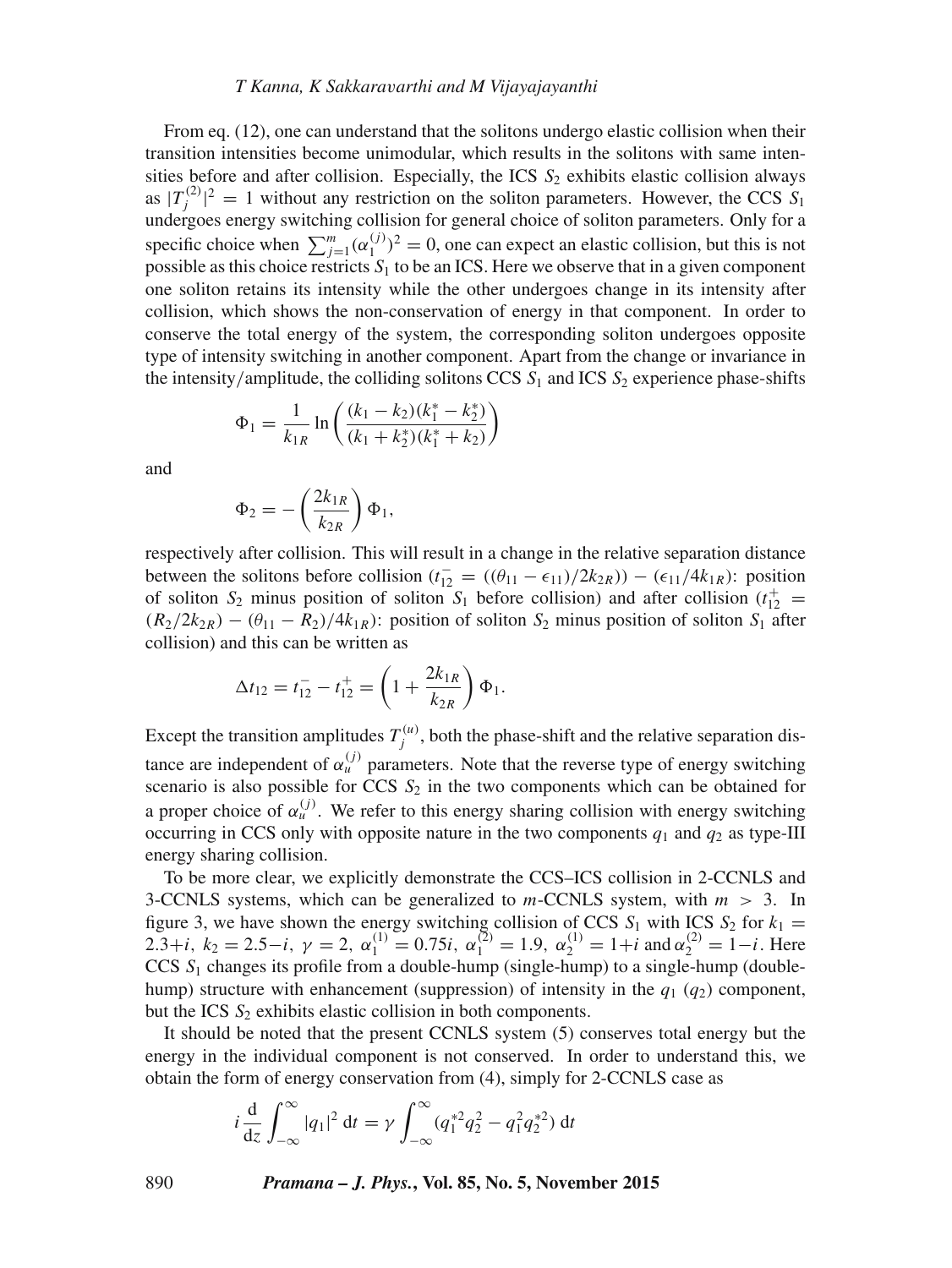

**Figure 3.** Type-III energy sharing collision of CCS with ICS in 2-CCNLS system.

and

$$
i\frac{d}{dz}\int_{-\infty}^{\infty}|q_2|^2 dt = \gamma \int_{-\infty}^{\infty} (q_1^2 q_2^{*2} - q_1^{*2} q_2^2) dt.
$$

This shows that the energy in individual component is not conserved  $\left(\frac{d}{dz}\int_{-\infty}^{\infty} |q_j|^2 dt \neq 0$ 0,  $j = 1, 2$ ) but the total energy is conserved  $\left(\frac{d}{dz}\int_{-\infty}^{\infty}(|q_1|^2 + |q_2|^2)dt = 0\right)$ . As a consequence, the ICS induces significant energy switching in the CCS with an amplitudedependent phase-shift and reappears elastically after interaction.

The 3-CCNLS system admits more possible ways of energy switching for CCS. One possible way is depicted in figure 4 for  $k_1 = 1.5 + i$ ,  $k_2 = 2 - i$ ,  $\gamma = 2$ ,  $\alpha_1^{(1)} = 1$ ,  $\alpha_1^{(2)} = 1$ 1.5,  $\alpha_1^{(3)} = 2$ ,  $\alpha_2^{(1)} = 2 + i$ ,  $\alpha_2^{(2)} = 2 - i$  and  $\alpha_2^{(3)} =$  $\sqrt{6}$  *i*. It is evident from figure 4 that the CCS  $S_1$  changes its profile from single-hump to double-hump with suppression in its intensity in the  $q_1$  and  $q_3$  components. However, in the  $q_2$  component, CCS  $S_1$  just increases its intensity without change in the nature of the profile. Similar to 2-CCNLS system, in 3-CCNLS system too, the ICS  $S_2$  remains the same before and after collision in all the three components. In fact, one can have various combinations of energy switching collision of CCS with ICS for different choices of soliton parameters.

#### (ii) *Collision of two CCSs*

Here the two CCSs can be obtained for the choice  $\sum_{j=1}^{m} (\alpha_u^{(j)})^2 \neq 0$ ,  $u = 1, 2$ . Then the relations between the amplitudes of solitons before and after collision are obtained by an asymptotic analysis of two-soliton solution (B.1) as

$$
A_j^{1+} = \frac{(k_1 - k_2)(k_1^* + k_2)}{(k_1^* - k_2^*)(k_1 + k_2^*)} A_j^{1-}
$$

and

$$
A_j^{2+} = \frac{(k_1^* - k_2^*)(k_1^* + k_2)}{(k_1 - k_2)(k_1 + k_2^*)} A_j^{2-}, \quad j = 1, 2, 3, ..., m.
$$



**Figure 4.** Type-III energy sharing collision of CCS with ICS in 3-CCNLS system.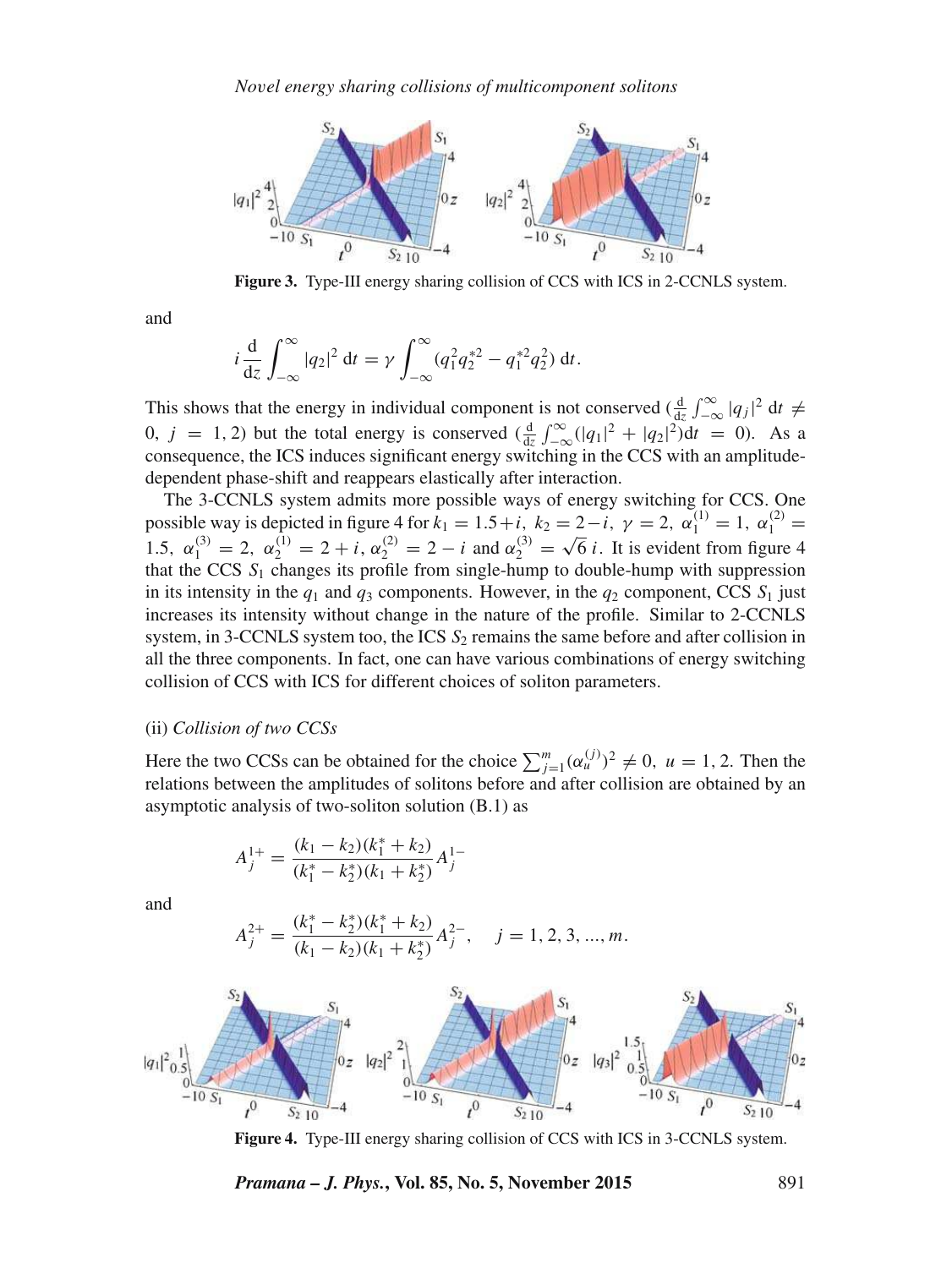

**Figure 5.** Elastic collision of coherently coupled solitons in 2-CCNLS system.

From these expressions, we can easily find that the CCSs always undergo elastic collision with different profile structures as the corresponding relations for intensities become  $|A_j^{u+}|^2 = |A_j^{u-}|^2$ ,  $u = 1, 2, j = 1, 2, 3, ..., m$ . But these solitons, CCS  $S_1$  and CCS  $S_2$ , exhibit phase-shifts after collision

$$
\Phi_1 = \frac{1}{k_{1R}} \ln \left( \frac{(k_1 - k_2)(k_1^* - k_2^*)}{(k_1 + k_2^*)(k_1^* + k_2)} \right)
$$

and

$$
\Phi_2 = -\left(\frac{k_{1R}}{k_{2R}}\right)\Phi_1,
$$

respectively with a change in the relative separation distance  $(\Delta t_{12} = (1 + (k_{1R}/k_{2R}))\Phi_1)$ between the two CCSs.

For illustrative purpose, we have shown the collision between two CCSs in the 2- CCNLS and 3-CCNLS systems, respectively in figures 5 and 6 for  $k_1 = 1.5 + i$ ,  $k_2 =$ 2 − i,  $\gamma = 2$ ,  $\alpha_1^{(1)} = 1.7i$ ,  $\alpha_1^{(2)} = 1$ ,  $\alpha_2^{(1)} = 2i$ ,  $\alpha_2^{(2)} = 1.2$  and  $k_1 = 1.5 + i$ ,  $k_2 =$ 2 - i,  $\gamma = 2$ ,  $\alpha_1^{(1)} = 0.25$ ,  $\alpha_1^{(2)} = -0.71$ ,  $\alpha_1^{(3)} = 1.2i$ ,  $\alpha_2^{(1)} = 1$ ,  $\alpha_2^{(2)} = 1.4i$ ,  $\alpha_2^{(3)} = 0.75i$ . In figure 5, two CCSs having single-hump (double-hump) profiles in  $q_1$  ( $q_2$ ) component undergo elastic collision. In figure 6, the collision takes place between two double-hump CCSs in  $q_1$ , a single-hump and double-hump CCSs in  $q_2$  and two singlehump CCSs in  $q_3$  components. Other combinations of soliton profiles for the elastic collision of CCSs can also be achieved by tuning the  $\alpha_u^{(j)}$  parameters.

#### (iii) *Collision of two ICSs: Type-IV energy sharing collision*

Based on the choice for the ICS in the one-soliton solution, here we obtain two ICSs for the choice  $\sum_{j=1}^{m} (\alpha_u^{(j)})^2 = 0$ ,  $u = 1, 2$ . When two such ICSs collide with each other we get exciting energy sharing collision in the  $m$ -CCNLS system  $(5)$ . From the asymptotic



**Figure 6.** Elastic collision of two coherently coupled solitons in 3-CCNLS system.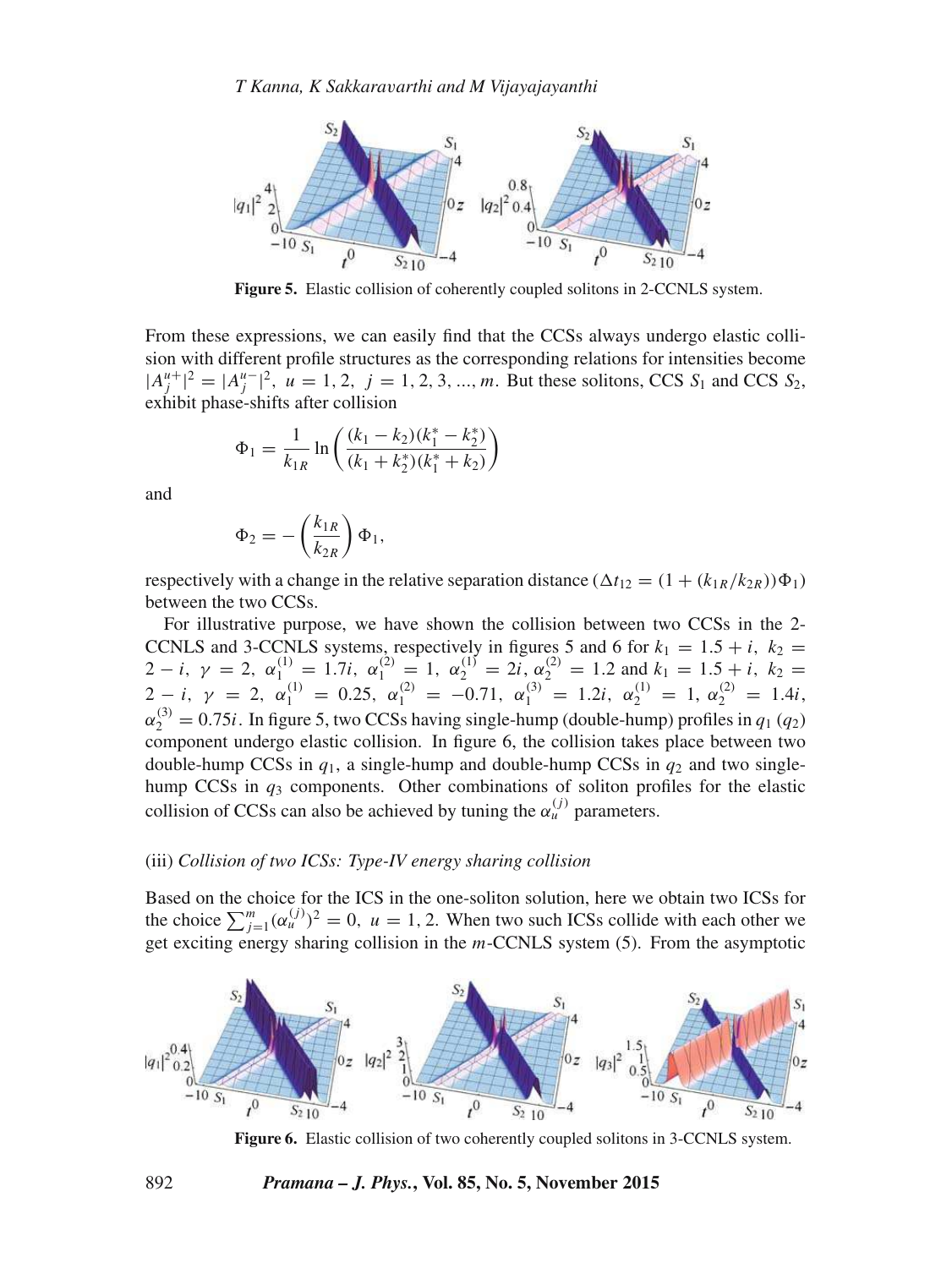analysis of (B.1), the relation between the amplitudes of ICSs before and after collision is obtained as

$$
A_j^{\mu+} = T_j^{(\mu)} A_j^{\mu-}, \quad \mu = 1, 2, \quad j = 1, 2, 3, ..., m.
$$
 (13a)

Transition amplitude  $T_j^{(u)}$  of soliton  $S_u$ ,  $u = 1, 2$ , appearing in the above equation can be written as

$$
T_{j}^{(1)} = \frac{\left(1 - \hat{\lambda}_{1} + \frac{\alpha_{2}^{(j)*}\Omega}{\alpha_{1}^{(j)} \kappa_{22}}\right)}{\sqrt{1 - \hat{\lambda}_{1} \hat{\lambda}_{2} + \frac{|\Omega|^{2}}{\kappa_{11}\kappa_{22}}}} \times \left(\frac{(k_{1} - k_{2})(k_{1}^{*} + k_{2})}{(k_{1}^{*} - k_{2}^{*})(k_{1} + k_{2}^{*})}\right)^{1/2}, \quad j = 1, 2, 3, ..., m,
$$
\n
$$
T_{j}^{(2)} = -\frac{\sqrt{1 - \hat{\lambda}_{1} \hat{\lambda}_{2} + \frac{|\Omega|^{2}}{\kappa_{11}\kappa_{22}}}}{\left(1 - \hat{\lambda}_{2} + \frac{\alpha_{1}^{(j)*}\Omega}{\alpha_{2}^{(j)} \kappa_{11}}\right)} \times \left(\frac{(k_{1}^{*} - k_{2}^{*})(k_{1}^{*} + k_{2})}{k_{1}^{*} + k_{2}}\right)^{1/2}, \quad j = 1, 2, 3, ..., m
$$
\n(13c)

 $, \quad j = 1, 2, 3, ..., m,$  (13c)

where

$$
\Omega = \frac{\gamma}{(k_1 - k_2)} \sum_{l=1}^{m} (\alpha_1^{(l)} \alpha_2^{(l)}),
$$

×

$$
\kappa_{uv} = \frac{\gamma}{(k_u + k_v^*)} \sum_{j=1}^m (\alpha_u^{(j)} \alpha_v^{(j)*}), \quad u, v = 1, 2,
$$
  

$$
\hat{\lambda}_1 = \frac{\alpha_2^{(j)} \kappa_{12}}{\alpha_1^{(j)} \kappa_{22}} \quad \text{and} \quad \hat{\lambda}_2 = \frac{\alpha_1^{(j)} \kappa_{21}}{\alpha_2^{(j)} \kappa_{11}}.
$$

 $(k_1 - k_2)(k_1 + k_2^*)$ 

In general, the ICSs undergo energy sharing collision which involves a change in their amplitudes after collision  $(|T_j^{(u)}|^2 \neq 1, u = 1, 2, j = 1, 2, 3, ..., m$ ). However, for special choice of  $\alpha_1^{(1)}$  parameters  $(\alpha_1^{(1)}/\alpha_2^{(1)} = \alpha_1^{(2)}/\alpha_2^{(2)} = \alpha_1^{(3)}/\alpha_2^{(3)} = \cdots = \alpha_1^{(m)}/\alpha_2^{(m)}$ ), we can also get elastic collisions as this choice will lead to  $|T_j^{(1)}|^2 = |T_j^{(2)}|^2 = 1$ ,  $j =$ 1, 2, 3, ..., m. Also, the colliding ICSs  $S_u$ ,  $u = 1, 2$ , exhibit phase-shift

$$
\Phi_1 = \frac{1}{2k_{1R}} \ln \left[ \frac{|k_1 - k_2|^2}{|k_1 + k_2^*|^2} \left( 1 - \hat{\lambda}_1 \hat{\lambda}_2 + \frac{|\Omega|^2}{\kappa_{11} \kappa_{22}} \right) \right]
$$

and

$$
\Phi_2 = -\frac{k_{1R}}{k_{2R}} \Phi_1,
$$

respectively which lead to a change in the relative separation distance between the two ICSs,  $\Delta t_{12} = (1 + (k_{1R}/k_{2R}))\Phi_1$ .

*Pramana – J. Phys.***, Vol. 85, No. 5, November 2015** 893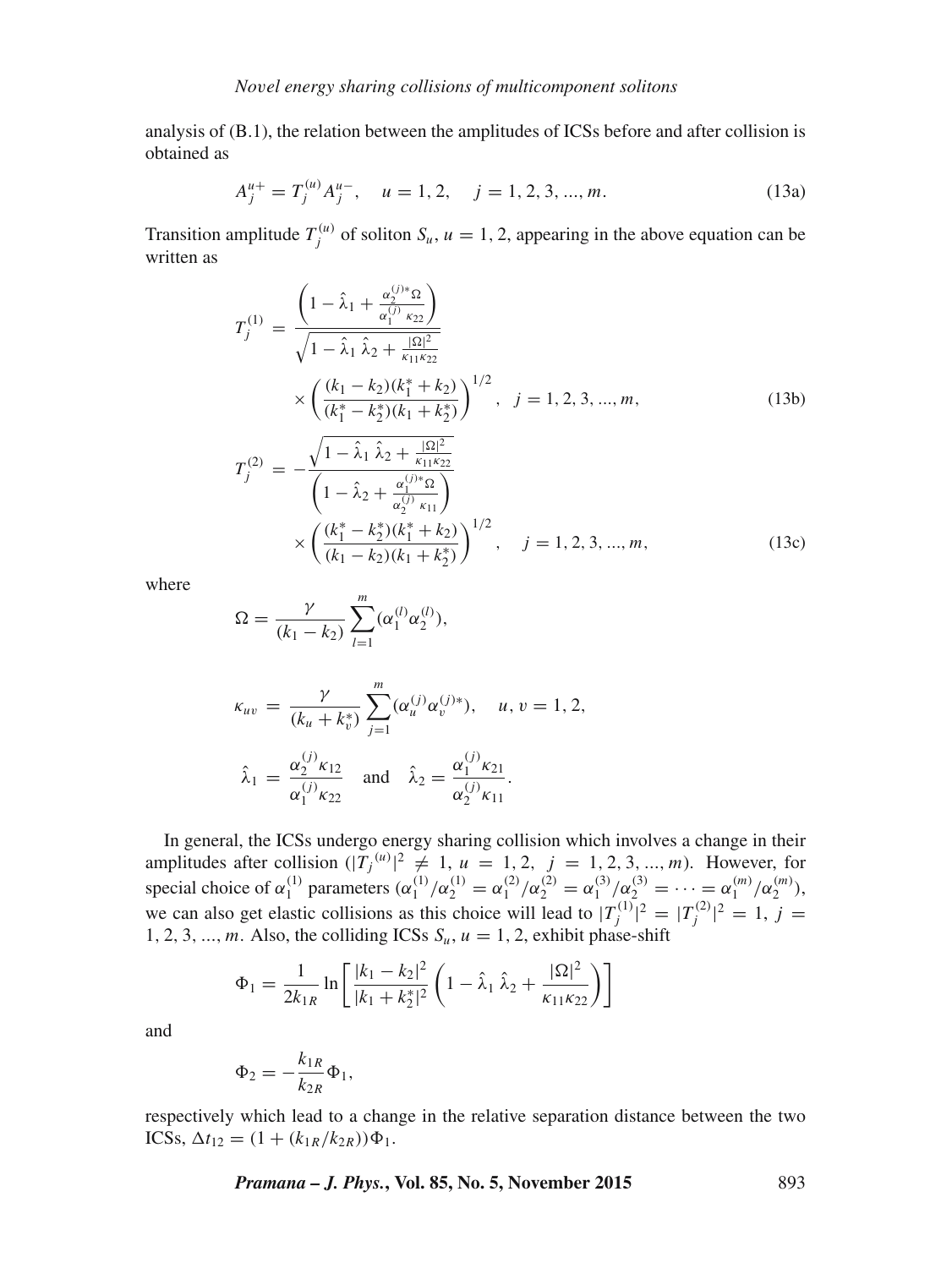

**Figure 7.** Novel type-IV energy sharing collision of two ICSs in 3-CCNLS system.

To facilitate the understanding of ICS–ICS collision, first we discuss their collision in the 2-CCNLS system. Here we find that the ICSs always undergo elastic collision. It can be verified that for the 2-CCNLS system the transition amplitudes (intensities) given by eq. (13) are always unimodular. However, in the 3-CCNLS system, the ICSs show energy sharing collision in which the energy is not conserved in each  $q_i$  component but the total energy among all the components is conserved. We have shown such energy sharing collision of two ICSs in figure 7 for  $k_1 = 1.5 + i$ ,  $k_2 = 2 - i$ ,  $\gamma = 2$ ,  $\alpha_1^{(1)} =$ Lision of two ICSs in figure 7 for  $k_1 = 1.5 + i$ ,  $k_2 = 2 - i$ ,  $\gamma = 2$ ,  $\alpha_1^{(1)} = \sqrt{2}$ ,  $\alpha_1^{(2)} = \sqrt{2}$ ,  $\alpha_1^{(3)} = 2i$ ,  $\alpha_2^{(1)} = \sqrt{8} i$ ,  $\alpha_2^{(2)} = \sqrt{6}$  and  $\alpha_2^{(3)} = \sqrt{2}$ . It is interesting to note that only  $\sqrt{8} i, \alpha_2^{(2)} =$  $\sqrt{6}$  and  $\alpha_2^{(3)}$  =  $\sqrt{2}$ . It is interesting to note that only CCS undergoes intensity change during its collision with ICS (i.e. CCS–ICS collision) and ICS remains unaltered. But in collision between two ICSs, the intensity gets altered in both solitons. In figure 7, the two colliding solitons always undergo an enhancement in their intensities in  $q_1$  and  $q_2$  components while they experience suppression in the  $q_3$  component. This type of collision between two ICSs takes place only in the m-CCNLS system with  $m \geq 3$  and one cannot expect such energy sharing collision in the 2-CCNLS system, which always exhibits elastic collision. We refer to this collision scenario in which the solitons undergo the same kind of switching in a given component with commensurate changes in the other components as type-IV energy sharing collision. In addition to this type-IV energy sharing collision, the elastic collision of two ICSs can also result for the choice

$$
\frac{\alpha_1^{(1)}}{\alpha_2^{(1)}} = \frac{\alpha_1^{(2)}}{\alpha_2^{(2)}} = \frac{\alpha_1^{(3)}}{\alpha_2^{(3)}}.
$$

## **5. Conclusion**

We have investigated various types of soliton collisions in multicomponent nonlinear Schrödinger-type systems with different nonlinearities. We have revealed type-I and type-II energy sharing collisions in the two-component Manakov and mixed-ICNLS systems, respectively, where the solitons undergo opposite and same type of energy sharing nature among the two components. Such energy sharing collisions can also be observed in their multicomponent counterparts with  $m \geq 3$ . Then we have discussed the interesting energy switching collision scenario in coherently coupled nonlinear Schrödinger system which admits various soliton profiles like single-hump, double-hump and flat-top structures. This energy switching collision does not conserve the energy in a given component, instead the total energy of all the components is conserved. Particularly, we have demonstrated that during its collision with the ICS, the CCS undergoes energy switching leaving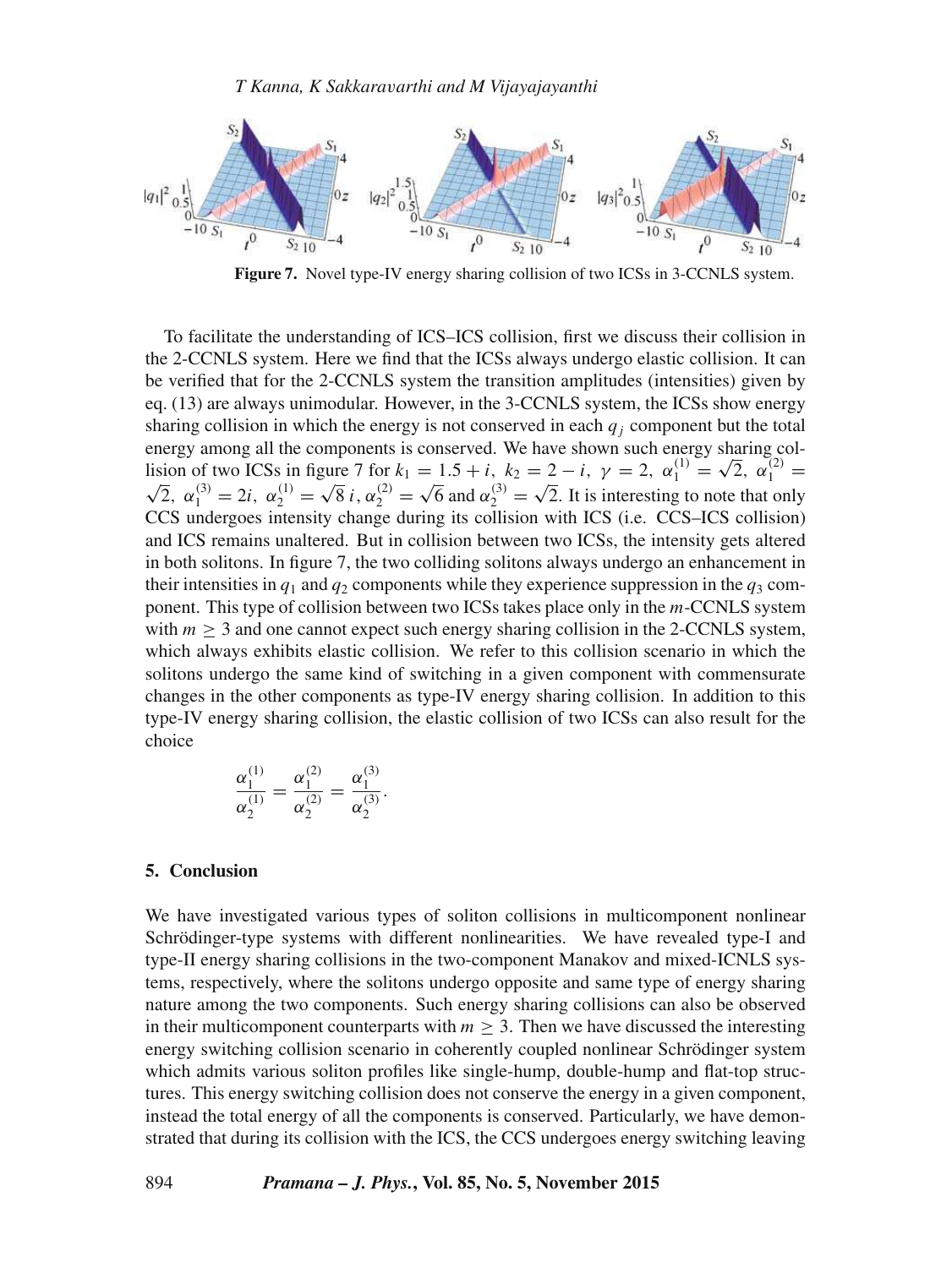the ICS unaltered. We have referred this collision as type-III energy sharing collision. Also, another interesting energy sharing collision has been identified in the m-CCNLS system with  $m > 3$ . Additionally, elastic collision processes of different bright solitons are observed for special choices of soliton parameters. The reported four types of energy sharing collisions of bright solitons will find applications in the context of soliton collision-based optical computing, optical switching devices, etc.

# **Acknowledgements**

TK and KS thank the organizers of the National Mathematics Initiative Workshop on Nonlinear Integrable Systems and their Applications 2014. TK and KS also thank the Principal and management of Bishop Heber College for constant support and encouragement. KS is grateful to the support of Council of Scientific and Industrial Research, Govt. of India, with a Senior Research Fellowship. MV acknowledges the financial support from UGC-Dr D S Kothari post-doctoral fellowship.

## **Appendix A. Bright one-soliton solution of the** m**-CCNLS system (5)**

The bright one-soliton solution of the  $m$ -CCNLS eq. (5) obtained by using the nonstandard approach of Hirota's bilinearization method [23] can be written as

$$
q_j = \frac{\alpha_1^{(j)} e^{\eta_1} + e^{2\eta_1 + \eta_1^* + \delta_{11}^{(j)}}}{1 + e^{\eta_1 + \eta_1^* + R_1} + e^{2\eta_1 + 2\eta_1^* + \epsilon_{11}}}, \quad j = 1, 2, 3, ..., m,
$$
 (A.1)

where

$$
e^{\delta_{11}^{(j)}} = \frac{\gamma \alpha_1^{(j)*} \Gamma_1}{2(k_1 + k_1^*)^2}
$$
,  $e^{R_1} = \frac{k_{11}}{(k_1 + k_1^*)}$ ,  $e^{\epsilon_{11}} = \frac{\gamma^2 |\Gamma_1|^2}{4(k_1 + k_1^*)^4}$ ,

in which

$$
\Gamma_1 = \sum_{j=1}^m (\alpha_1^{(j)})^2
$$
 and  $\kappa_{11} = \frac{\gamma \sum_{j=1}^m |\alpha_1^{(j)}|^2}{(k_1 + k_1^*)}$ .

Here the auxiliary function s is obtained as  $s = \sum_{j=1}^{m} (\alpha_1^{(j)})^2 e^{2\eta_1}$ .

# **Appendix B. Bright two-soliton solution of the** m**-CCNLS system (5)**

The bright two-soliton solution of system (5) can be written as [23]

$$
q_j = \frac{g^{(j)}}{f}, \quad j = 1, 2, 3, ..., m,
$$
 (B.1)

*Pramana – J. Phys.***, Vol. 85, No. 5, November 2015** 895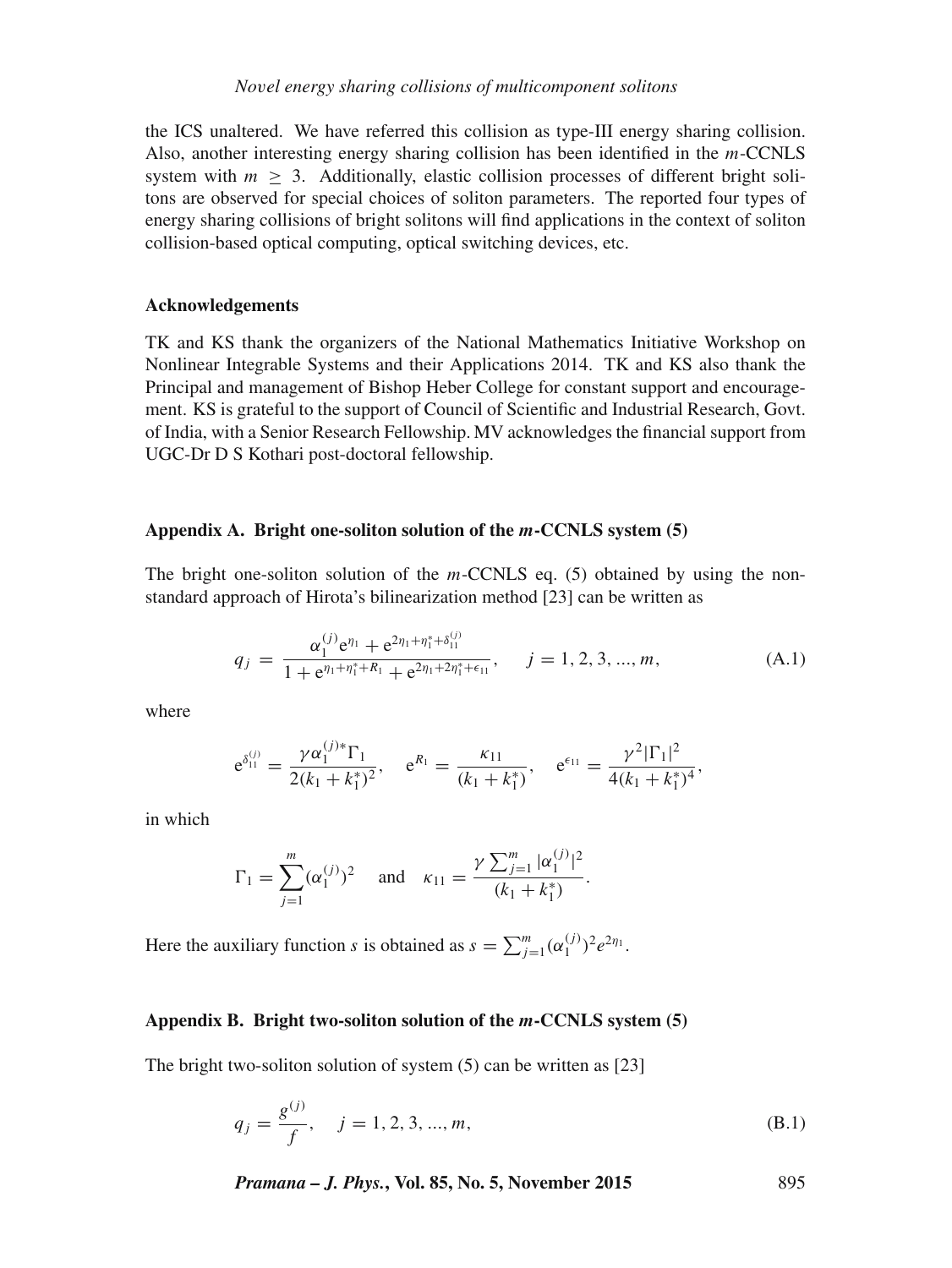where

$$
g^{(j)} = \sum (\alpha_u^{(j)} e^{\eta_u}) + \sum (e^{2\eta_u + \eta_v^* + \delta_{uv}^{(j)}}) + \sum (e^{\eta_1 + \eta_2 + \eta_u^* + \delta_{uv}^{(j)}})
$$
  
+ 
$$
\sum (e^{2\eta_u + 2\eta_v^* + \eta_{3-u} + \mu_{uv}^{(j)}}) + e^{\eta_1 + \eta_1^* + \eta_2 + \eta_2^*}
$$
  

$$
\times (\sum e^{\eta_u + \mu_u^{(j)}} + \sum e^{\eta_1 + \eta_2 + \eta_u^* + \phi_u^{(j)}}), \quad j = 1, 2, 3, ..., m,
$$
  

$$
f = 1 + \sum (e^{\eta_u + \eta_u^* + R_u}) + e^{\eta_1 + \eta_2^* + \delta_0} + e^{\eta_2 + \eta_1^* + \delta_0^*}
$$
  
+ 
$$
\sum (e^{2\eta_u + 2\eta_v^* + \epsilon_{uv}}) + e^{\eta_1^* + \eta_2^*} \sum (e^{2\eta_u + \tau_u}) + e^{\eta_1 + \eta_2} \sum (e^{2\eta_u^* + \tau_u^*})
$$
  
+ 
$$
e^{\eta_1 + \eta_1^* + \eta_2 + \eta_2^*} (e^{R_3} + \sum e^{\eta_u + \eta_v^* + \theta_{uv}} + e^{\eta_1 + \eta_1^* + \eta_2 + \eta_2^* + R_4}),
$$

and the auxiliary function  $s$  takes the form

$$
s = \sum (\Gamma_u e^{2\eta_u}) + \Gamma_3 e^{\eta_1 + \eta_2} + \sum (e^{\eta_u + 2\eta_{3-u} + \eta_v^* + \lambda_{uv}}) + e^{2\eta_1 + 2\eta_2} \left( \sum e^{2\eta_u^* + \lambda_u} + e^{\eta_1^* + \eta_2^* + \lambda_3} \right).
$$

Here  $\eta_u = k_u(t + i k_u z)$ ,  $u = 1, 2$ , the summation is taken over u and v for u,  $v = 1, 2$ , and the expressions for various other quantities are given below.

$$
e^{R_{u}} = \frac{\kappa_{uu}}{(k_{u} + k_{u}^{*})}, \quad e^{\delta_{0}} = \frac{\kappa_{12}}{(k_{1} + k_{2}^{*})}, \quad e^{\delta_{0}^{*}} = \frac{\kappa_{21}}{(k_{2} + k_{1}^{*})}, \quad e^{\delta_{uv}^{(j)}} = \frac{\gamma \alpha_{v}^{(j)*} \Gamma_{u}}{2(k_{u} + k_{v}^{*})^{2}},
$$
  
\n
$$
e^{\delta_{u}^{(j)}} = \frac{\gamma \alpha_{u}^{(j)*} \Gamma_{3} + (k_{1} - k_{2})(\alpha_{1}^{(j)} \kappa_{2u} - \alpha_{2}^{(j)} \kappa_{1u})}{(k_{1} + k_{u}^{*})(k_{2} + k_{u}^{*})},
$$
  
\n
$$
e^{\epsilon_{uv}} = \frac{\gamma^{2} \Gamma_{u} \Gamma_{v}^{*}}{4(k_{u} + k_{v}^{*})^{4}}, \quad e^{\tau_{u}} = \frac{\gamma^{2} \Gamma_{3}^{*} \Gamma_{u}}{2(k_{u} + k_{1}^{*})^{2}(k_{u} + k_{2}^{*})^{2}},
$$
  
\n
$$
e^{\lambda_{uv}} = \frac{(k_{1} - k_{2})^{2} \kappa_{uv} \Gamma_{3-u}}{(k_{u} + k_{v}^{*})(k_{3-u} + k_{v}^{*})^{2}}, \quad e^{\mu_{uv}^{(j)}} = \frac{\gamma^{2} (k_{1} - k_{2})^{2} \alpha_{3-u}^{(j)} \Gamma_{u} \Gamma_{v}^{*}}{4(k_{u} + k_{v}^{*})^{4}(k_{3-u} + k_{v}^{*})^{2}},
$$
  
\n
$$
e^{\theta_{uv}} = \frac{\gamma^{2} |k_{1} - k_{2}|^{4}}{4 \tilde{D}(k_{u} + k_{v}^{*})^{2}} \Gamma_{u} \Gamma_{v}^{*} \kappa_{3-u} \Gamma_{3-v}, \quad e^{\lambda_{u}} = \frac{\gamma^{2} (k_{1} - k_{2})^{4} \Gamma_{1} \Gamma_{2} \Gamma_{u}^{*}}{4(k_{1} + k_{u}^{*})^{4}(k_{2} + k_{u}^{*})^{4}},
$$
  
\n
$$
e^{\lambda_{3}} = \frac{\gamma^{2} (k_{1} - k_{2})^{4}}{2 \
$$

where

$$
\tilde{D} = (k_1 + k_1^*)^2 (k_1^* + k_2)^2 (k_1 + k_2^*)^2 (k_2 + k_2^*)^2,
$$
\n
$$
\kappa_{uv} = \frac{\gamma}{(k_u + k_v^*)} \sum_{j=1}^m (\alpha_u^{(j)} \alpha_v^{(j)*}),
$$
\n
$$
\Gamma_1 = \sum_{j=1}^m (\alpha_1^{(j)})^2, \quad \Gamma_2 = \sum_{j=1}^m (\alpha_2^{(j)})^2, \quad \Gamma_3 = \sum_{j=1}^m (\alpha_1^{(j)} \alpha_2^{(j)})
$$
\n1.2.3.2.2.

and  $u, v = 1, 2, j = 1, 2, 3, ..., m$ .